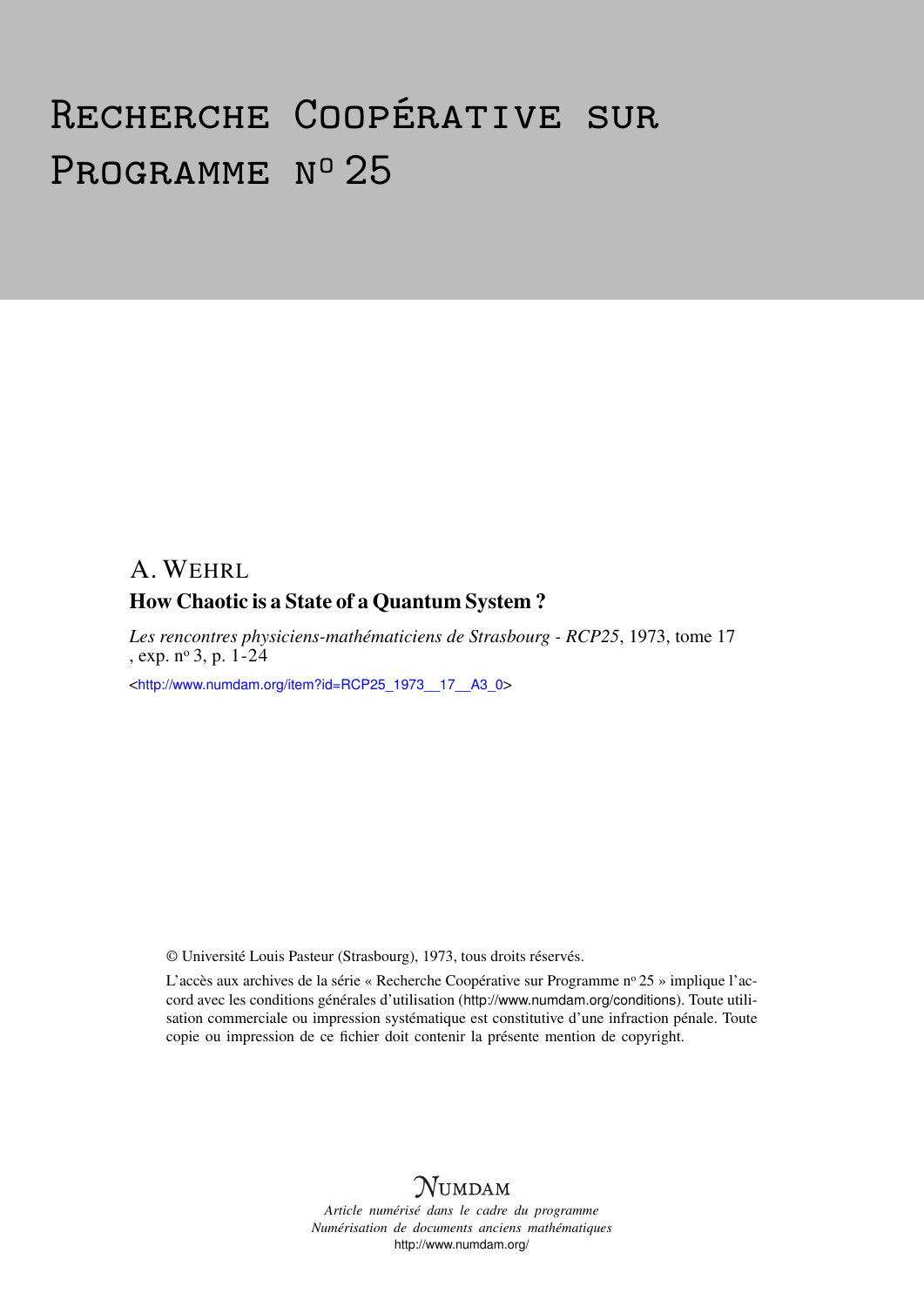HOW CHAOTIC IS A STATE OF A QUANTUM SYSTEM?<sup>+</sup>

A. Wehrl

Institut für Theoretische Physik Universität Wien

*r)* Work supported in part by "Fonds zur Förderung der wissenschaftlichen Forschung", Nr. 1724.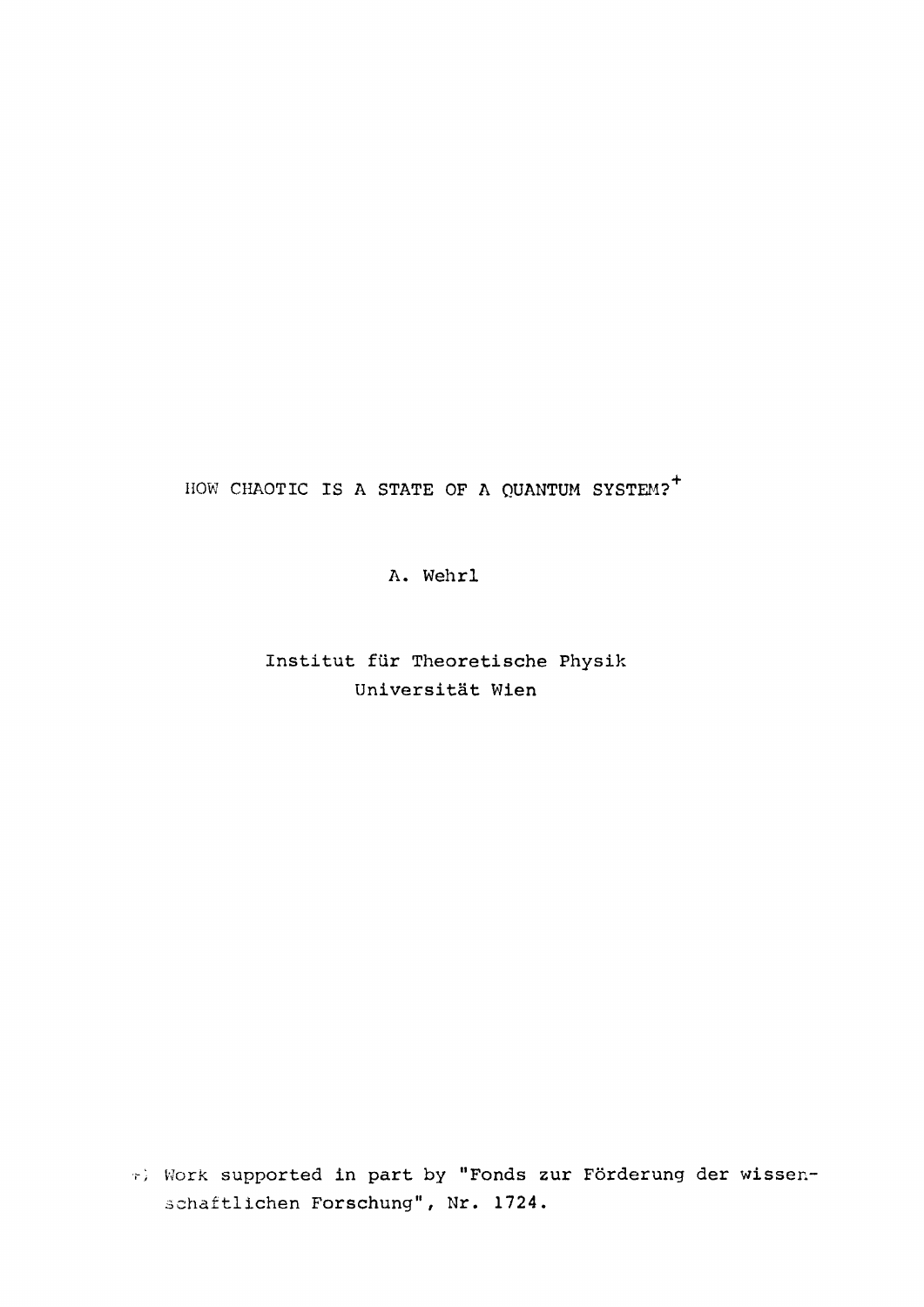#### Abstract

A concept related to that of entropy is studied. Let A and B be two density matrices, with eigenvalues  $a_1$ ,  $a_2$ , ... and  $b_1$ ,  $b_2$ , ..., arranged in decreasing order and repeated according to multiplicity. Then A is said to be "more mixed", or "more chaotic", than B, if  $a_1 \leq b_1$ ,  $a_1 + a_2$  $\leq b_1 + b_2$ , ...,  $a_1 + \ldots + a_m \leq b_1 + \ldots + b_m$ , .... It turns out that if A is more mixed than B, then the entropy of A is larger than the entropy of B. However, more generally, let  $\vee$  be an arbitrary concave function,  $> 0$ , and vanishing at O. Then, if A is more mixed than B,  $tr \nu(A) > tr \nu(B)$ . It is shown that also the converse is true. Furthermore, a variety of other characterizations of the relation "A is more mixed than B" is obtained, and several applications to quantum statistical mechanics are given.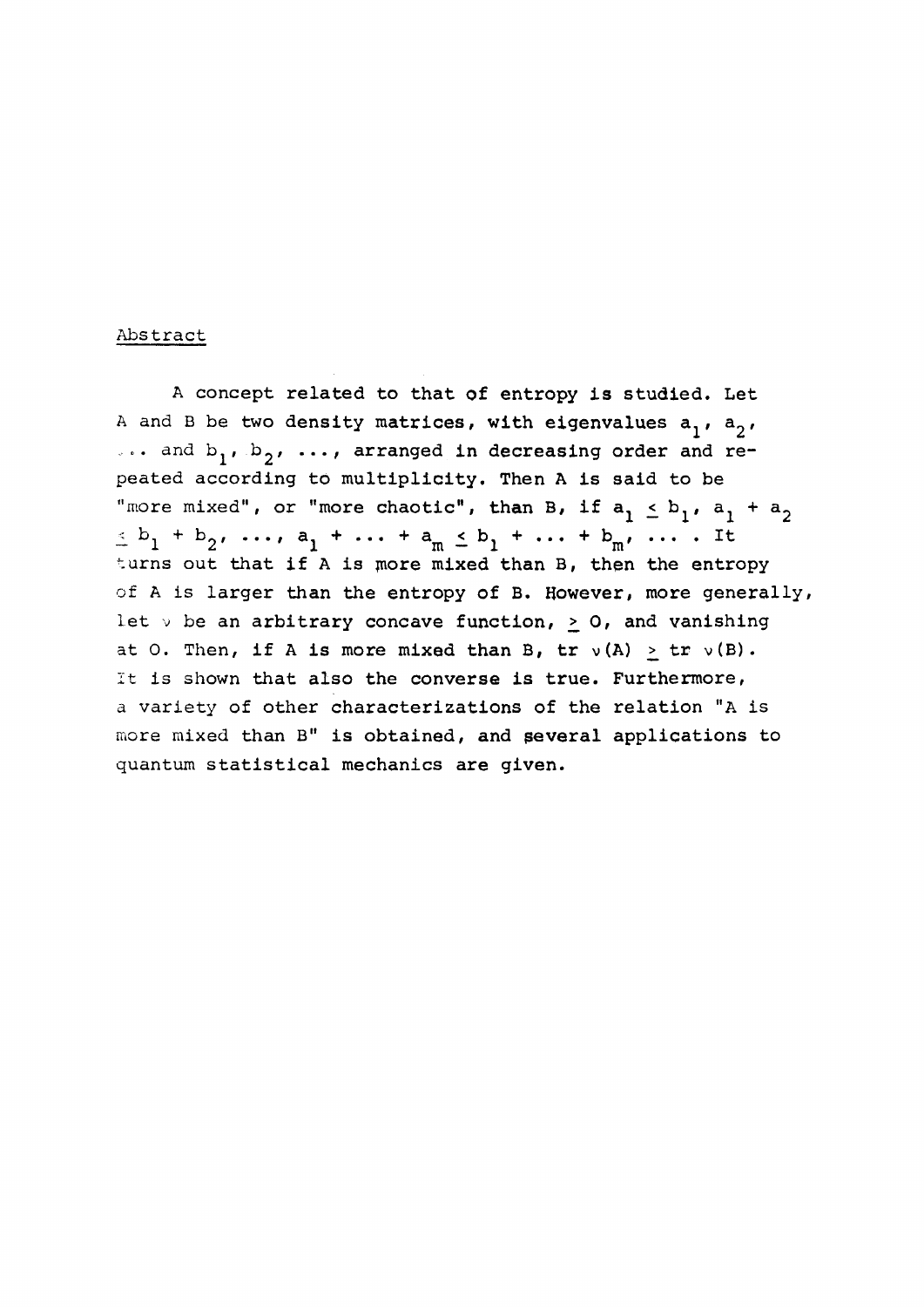#### Introduction

In the last years there has been some discussion about what should be considered as the right expression for the entropy of a density matrix. Whereas in equilibrium quantum statistical mechanics there is no doubt that the entropy of a density matrix, say A, is given by  $S(A) = -tr A ln A$ , in the non-equilibrium case the situation seems to be somewhat unclear. (Cf., for instance, Prigogine [1]). Thus there might be some interest in theorems that do not depend on explicit expressions for the entropy but refer only to the fact that the entropy is a measure for the degree of "mixedness", or "purity", of a density matrix.

Now, whatever is thought to be a good measure for the mixedness of a density matrix, two minimal requirements have to be fulfilled: firstly, if two density matrices are unitarily equivalent, then they have to be considered as "equally mixed", and secondly, if a density matrix A is a convex linear combination of density matrices that are unitarily equivalent to a certain density matrix B, then A has to be considered as "more mixed", or "more chaotic", than B.

These facts suggest the study of a so-to-say "basic" program, namely the investigation of the pre-order relation that is determined by the just mentioned two requirements. A posteriori, this program can be justified by the circumstance that many theorems of statistical mechanics can be formulated in terms of our pre-order relation, without reference to any special expression for the entropy.

The first steps in this direction have been made by Uhlmann [2]. He considered finite-dimensional density matrices and was able to prove the following important theorem: Let A and B be two density matrices, and let  $a_1$ ,  $a_2$ , ...,  $a_n$ , and  $b_1$ ,  $b_2$ , ...,  $b_n$  be their eigenvalues, arranged in decreasing

1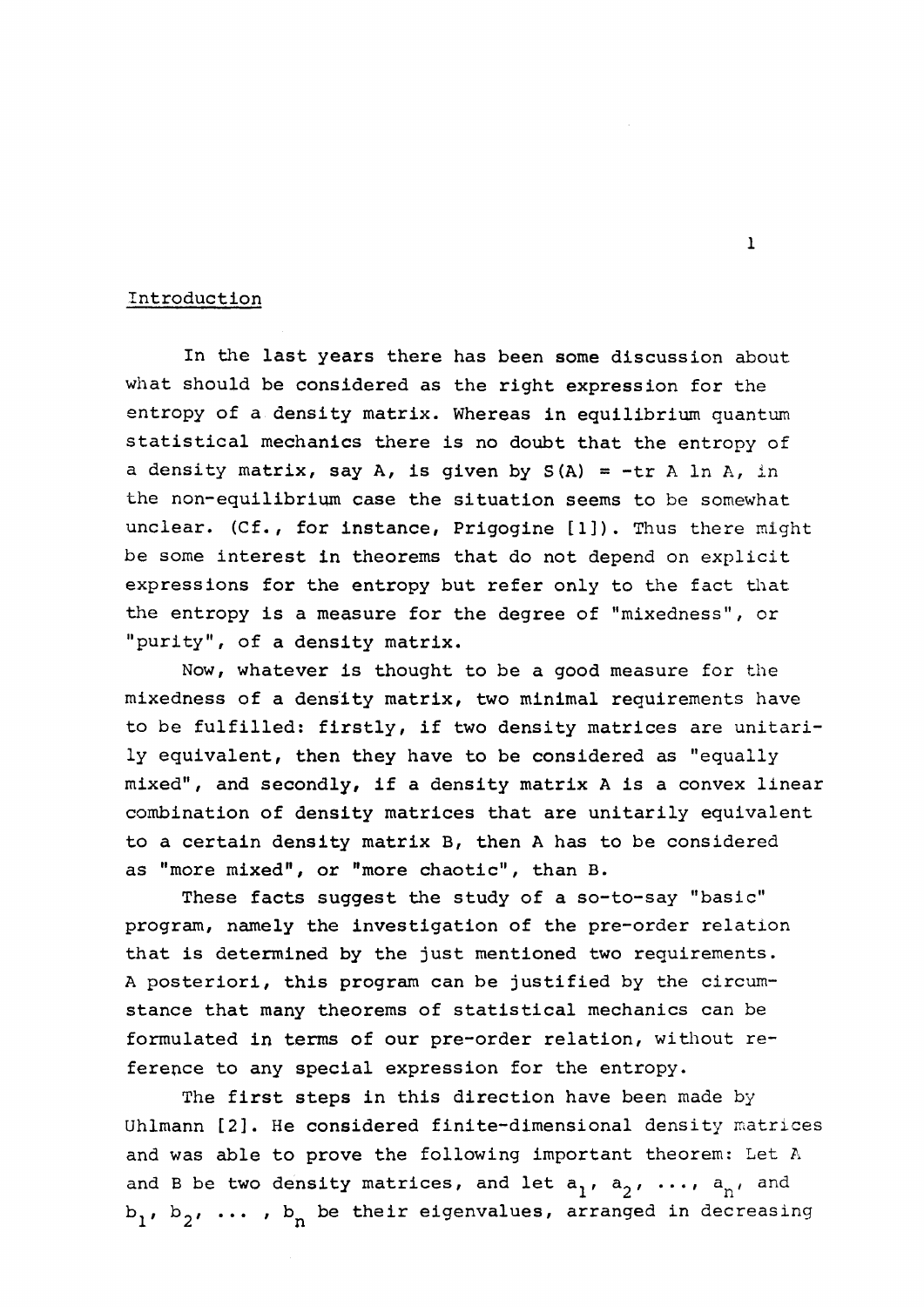order and repeated according to multiplicity. Then A is stronger mixed than B, if and only if  $a^1$   $\leq$   $b^1$ ,  $a^1$  +  $a^2$  $b_1 + b_2$ , ... ,  $a_1 + a_2 + \ldots + a_{n-1} \le b_1 + b_2 + \ldots + b_{n-1}$ . (Since A and B are density matrices,  $a_1^2 + \ldots + a_n^2 =$ (Since A and B are density matrices, a,  $\mathbf{m}$ aition, unimann proved som properties of the pre-order relation, and gave some examples of applications of the theory.

In this note, we aim at generalizing Uhlmann's main theorem to Hilbert spaces of arbitrary, finite or infinite, dimension. Furthermore, we shall establish some more properties of the pre-order relation and the equivalence relation generated by it. We shall also give some applications of the theory to problems of quantum statistical mechanics.

#### *i* Order and Equivalence Relations

Definition 1. A "density matrix" in a Hilbert space of arbitrary, finite or infinite, dimension is a positive linear operator of trace 1.

Definition 2. Let A and B be two density matrices. If the Hilbert space is finite-dimensional, let  $a_1$ ,  $a_2$ , ...,  $a_n$ and b<sub>1</sub>, b<sub>2</sub>, ..., b<sub>n</sub> be their eigenvalues, arranged in decreasing order, and repeated according to multiplicity. If the Hilbert space is infinite-dimensional, let  $a_1$ ,  $a_2$ , ... and  $b_1$ ,  $b_2$ , ... be their non-zero eigenvalues, arranged in decreasing order and repeated according to multiplicity. (We understand that, if, for instance, A has only finitely many, say  $\ell$ , non-zero eigenvalues, than  $a_{\ell+1} = a_{\ell+2} = \cdots$ =0. ) We call A "more mixed", or "more chaotic", or "less pure" than B, and write A  $\succ$  B, if  $a_j \leq b_j$ ,  $a_j + a_j \leq b$  $b_2, \ldots, a_1 + \ldots + a_m \leq b_1 + \ldots + b_m, \ldots$ . 2 **1 m**  $\frac{1}{2}$  m  $\frac{1}{2}$  m  $\frac{1}{2}$  m  $\frac{1}{2}$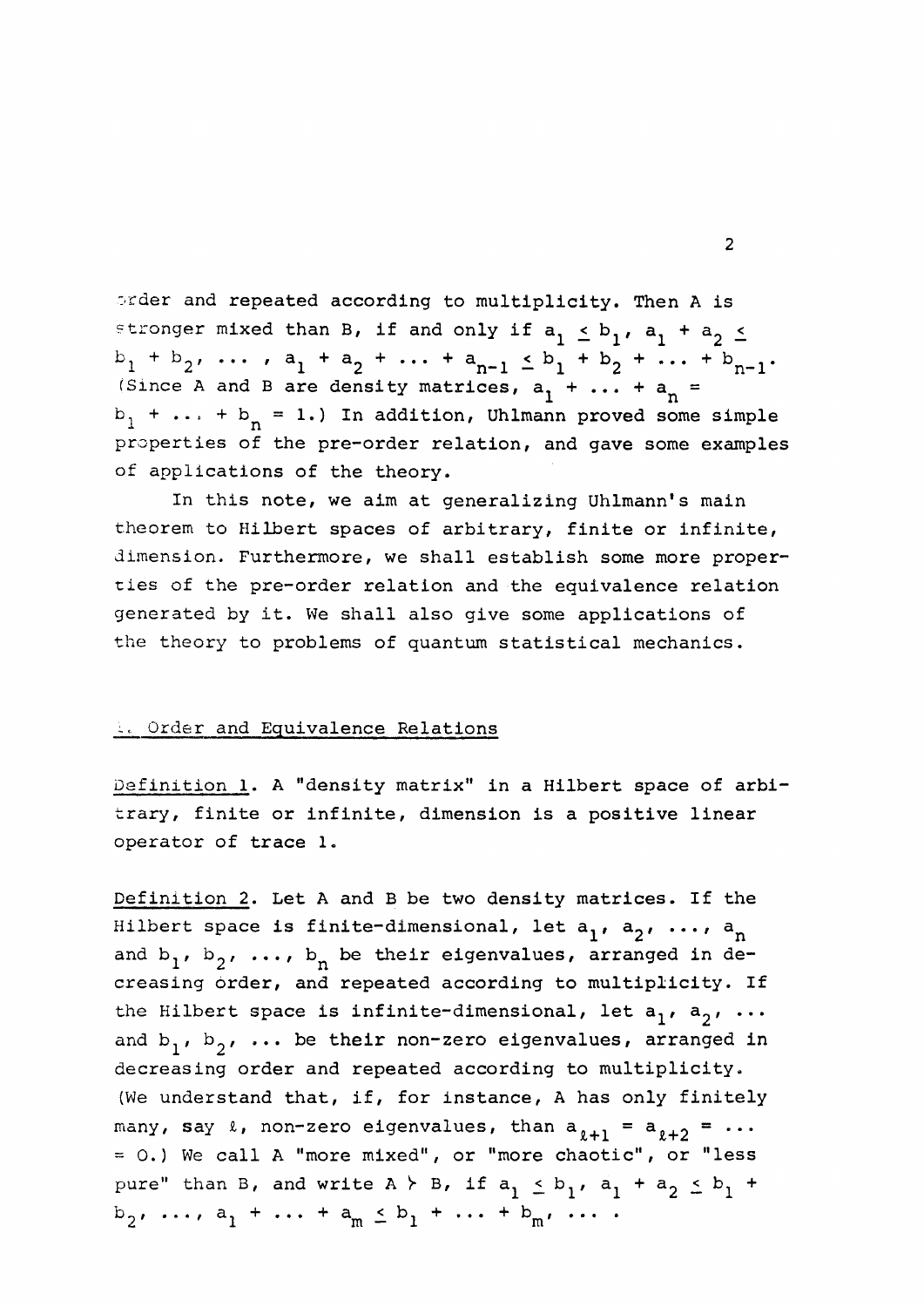Remark, Via the Minimax Principle  $[3,4]$ , the rumbers a,,  $a_2, \ldots$  may also be characterized as follows:

$$
a_m = \sup_{H_m} \inf_{\substack{x \in H_m \\ ||x|| = 1}} (x | Ax),
$$

m,

where the supremum is taken over all m-dimensional subspaces  $H_{m}$ .

It forrows from this definition dual die feracion. is a pre-order since  $A \succ A$ , and since  $A \succ B$  together with  $B \gt C$  implies  $A \gt C$ . Thus one can introduce an equivalence relation:

Definition 3, Two density matrices A and B are called "equivalent"  $(A \sim B)$ , if and only if  $A > B$  and  $B > A$ .

As one sees immediately,  $A \sim B$  if and only if  $a^2 = b^2$ .  $a_2 = b_2$ , ...,  $a_m = b_m$ , ... . Hence two density matrices A and B are equivalent if and only if there exists an isometric operator V from (Ker A)<sup> $\perp$ </sup> onto (Ker B)<sup> $\perp$ </sup> such that

$$
V A x = B V x
$$

for all x  $\epsilon$  (Ker A)<sup>1</sup>. Using the properties of the polar decomposition [5], our equivalence relation can also be characterized as follows:  $A \sim B$  if and only if there exists an operator S such that  $A = |S|$ ,  $B = |S^*|$ , or if and only if there exists an operator T such that  $A = T^*T$ ,  $B = TT^*.$ 

In the finite-dimensional case, clearly  $A \sim B$  if and only if A and B are unitarily equivalent. In the infinitedimensional case, it is only true that, if A and B are unitarily equivalent, then  $A \sim B$ , but obviously the converse is false.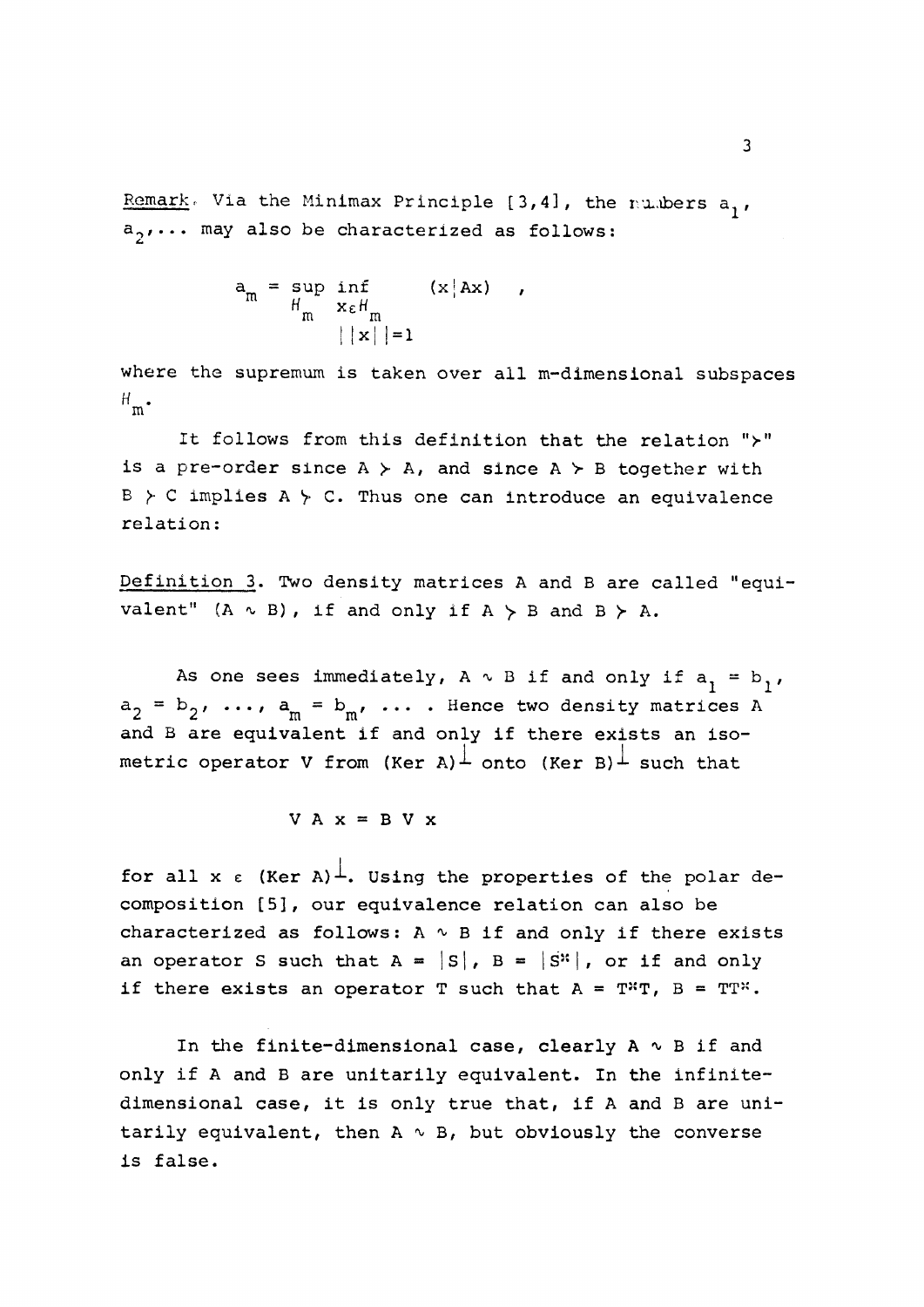Notation. Given a density matrix A, we denote by [A] the set  $\{B: B \sim A\}$ .

Since  $A \gt B$  implies  $A' \gt B'$  for every  $A' \in [A]$ , and for every  $B' \in [B]$ , we shall frequently use the notation  $[A] \rightarrow [B]$ . More generally, we shall write  $A \succ B$  for two sets, A and B, of density matrices, if A e A and B *e* B always implies  $A \succ B$ .

Notation. Let A be a density matrix with eigenvalues  $a^2$  $\geq$  a<sub>2</sub>  $\geq$   $\cdots$  . We denote by a(m) the sum of the first m eigenvalues, and put, in addition,  $a(0) = 0$ .

Remark. Via Ky Fan's theorem [6], the numbers a(m) can be characterized as follows:

$$
a(n) = \sup_{H_n} tr_{H_n} A ,
$$

where  $tr_{\mu}$  A =  $tr P_n$  A,  $P_n$  being the projection onto  $H_n$ .  $\mathbf{h}$  n  $\mathbf{h}$   $\mathbf{h}$   $\mathbf{h}$   $\mathbf{h}$   $\mathbf{h}$   $\mathbf{h}$   $\mathbf{h}$   $\mathbf{h}$   $\mathbf{h}$   $\mathbf{h}$   $\mathbf{h}$   $\mathbf{h}$   $\mathbf{h}$   $\mathbf{h}$   $\mathbf{h}$   $\mathbf{h}$   $\mathbf{h}$   $\mathbf{h}$   $\mathbf{h}$   $\mathbf{h}$   $\mathbf{h}$   $\mathbf{h}$   $\mathbf{h}$   $\math$ 

Theorem 1. Let A be a density matrix. Then the function  $m + a(m)$ , which is defined on the set  ${0,1,2,...,n}$ , if the Hilbert space is finite-dimensional, and is defined for all non-negative integers, if the Hilbert space is infinite-dimensional, has the following properties:

(i) it is non-negative, (ii) increasing, (iii) concave, (iv)  $a(n) = 1$  if dim  $H = n$ , or lim  $a(m) = 1$  if dim  $H = \infty$ ,  $m+\infty$ resp., and  $(v)$  a(0) = 0.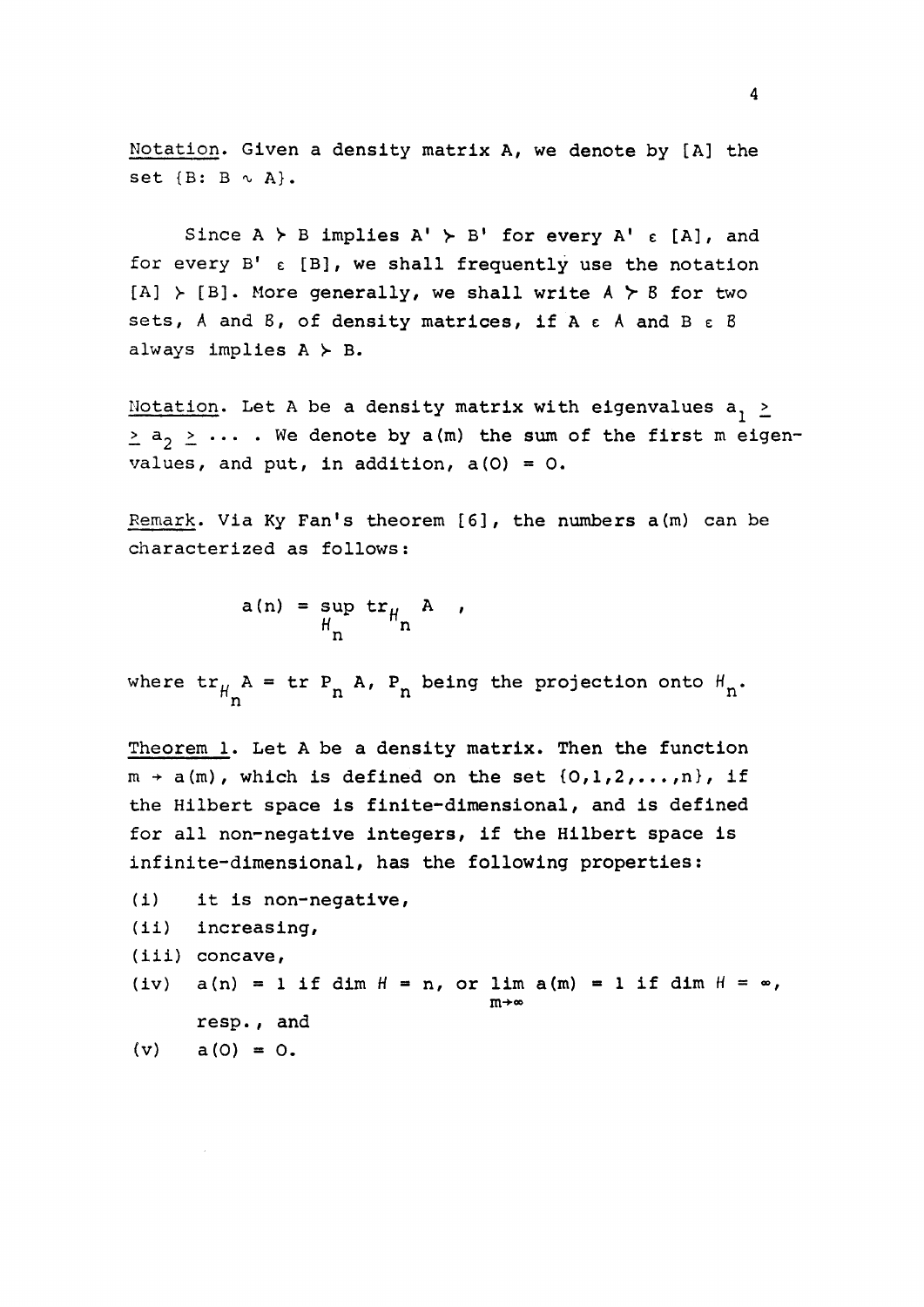Conversely, if a function, defined on  $\{0,1,\ldots,n\}$  or  ${0,1,2,...}$ , resp., has properties (i) - (v), then it determines uniquely an equivalence class of density matrices.

Proof. Properties (i) and (ii) follow from the fact that A is positive. Property (iii) is true since the eigenvalues  $a_1$ ,  $a_2$ , ... have been arranged in decreasing order, (v) is a definition, and (iv) is valid since  $tr A = a(n)$ , or  $=$  lim  $a(m)$ , resp. m+«

Let now  $a(m)$  be a function with properties (i) - (v). Define  $a_{i} = a(l)$ ,  $a_{2} = a(2) - a(l)$ , ...,  $a_{m} = a(m) - a(m-1)$ ,  $\cdots$  . Let  $\phi_1$ ,  $\phi_2$ , ... be an orthonormal system. Then (using Schatten's notation [7])

 $A = \sum a_i \phi_i \otimes \phi_i$ 

is a density matrix. Furthermore, if  $B \sim A$ , then  $b(n) = a(n)$ .

Theorem 2. The equivalence classes of density matrices form a lattice.

Proof. Let A and B be two density matrices. We have  $[A] \succ [B]$ if and only if  $a(m) \leq b(m)$ . Now the set of all functions with properties  $(i) - (v)$  forms a lattice; in fact,

 $(a - b)$  (m) = min  $(a (m)$ , b (m))

 $(a \cdot b)$  (m) = concave hull of max  $(a(m), b(m))$ .

This lattice has a "purest" element, namely the class of all one-dimensional projections (a(m) = 1 if  $m > 1$ ). If the Hilbert space is finite-dimensional, then it also con-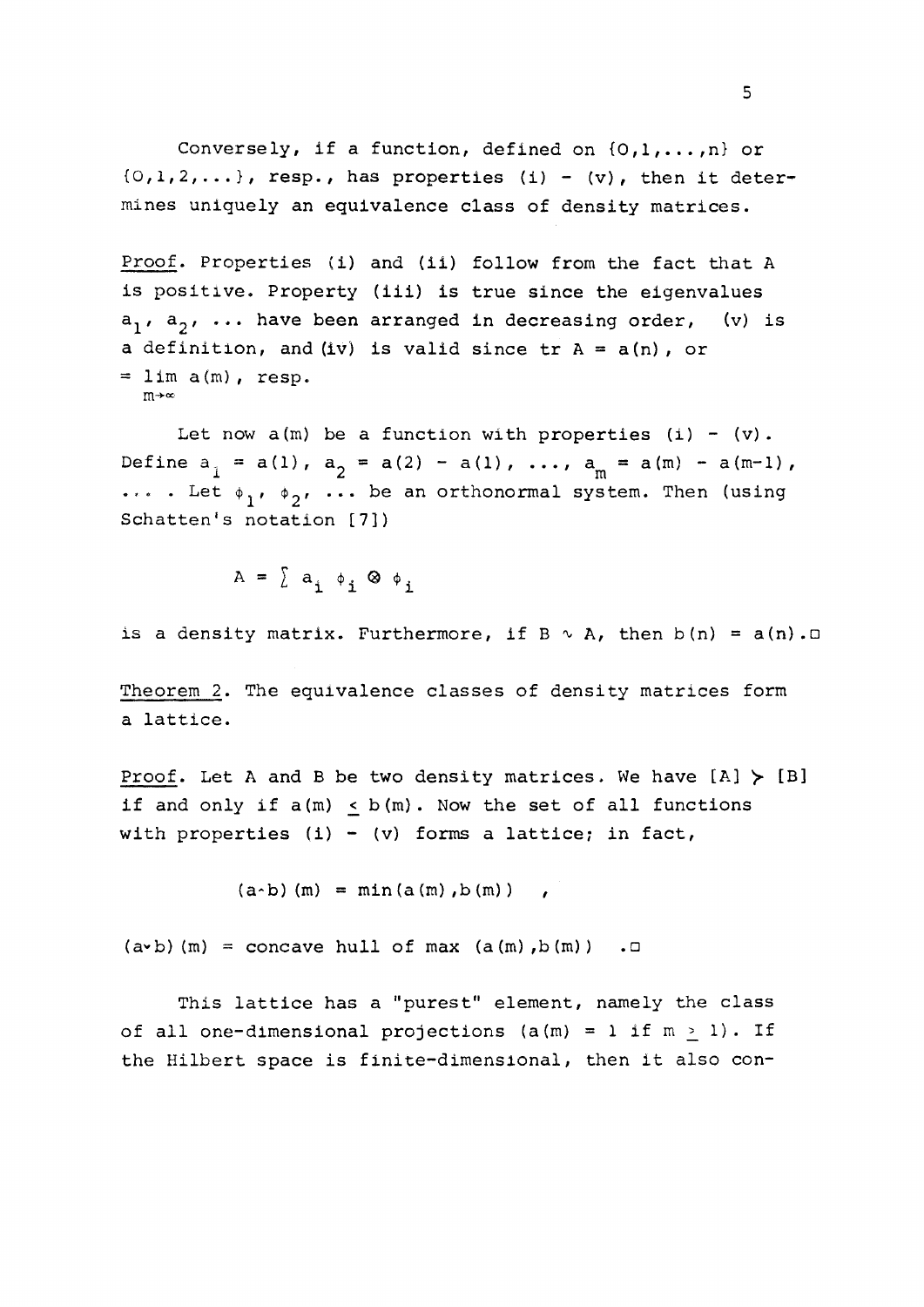tains a "most mixed" element, namely  $1/n$ . (a(m) = m/n). If the Hilbert space is infinite-dimensional, then it does not contain a most mixed element.

It is fairly easy to see that if  $n > 5$ , in particular in the infinite-dimensional case, the lattice is neither atomic, nor modular, nor complemented.

#### 2. Generalization of Uhlmann's Theorem

We are now going to generalize Uhlmann's main theorem. Throughout this section, the Hilbert space is always supposed to be infinite-dimensional.

Theorem 3. Let  $A \nightharpoonup C$  and  $B \nightharpoonup C$ . Then, for any convex combination  $D = \lambda A + \mu B$ ,  $D \succ C$ .

Proof. Let  $\phi_1$ ,  $\phi_2$ , ...,  $\phi_m$  be the eigenvectors of D, belonging to  $d_1$ ,  $d_2$ , ...,  $d_m$ . By Ky Fan's theorem,

$$
d_1 + \dots + d_m = \sum (\phi_1 | D \phi_1) =
$$
  
\n
$$
= \lambda \sum (\phi_i | A \phi_i) + \mu \sum (\phi_i | B \phi_1)
$$
  
\n
$$
\leq \lambda (a_1 + \dots + a_m) + \mu (b_1 + \dots + b_m)
$$
  
\n
$$
\leq (\lambda + \mu) (c_1 + \dots + c_m) = c_1 + \dots + c_m \quad \text{or}
$$

Lemma 1. Let A be a set of density matrices such that, for some fixed B, and for any density matrix  $A \in A$ ,  $A \nrightarrow B$ , then also  $A \nightharpoonup B$  for every density matrix A in the weak closure of A. (Note that in general the weak closure of A will not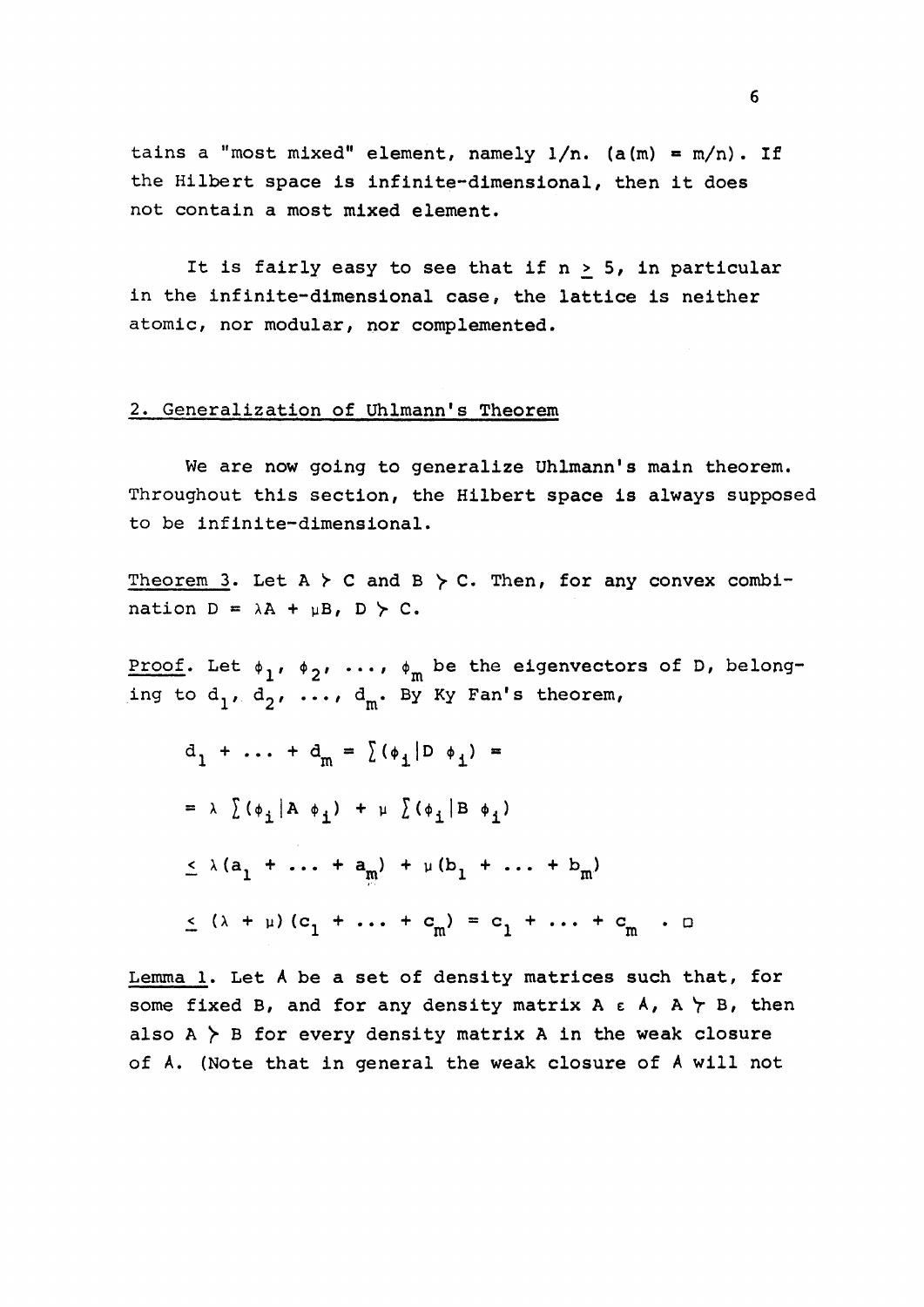only contain density matrices, but also positive operators with trace smaller than 1).

Proof. By virtue of Ky Fan's theorem, the mappings  $A \rightarrow a(m)$ are weakly lower semi-continuous. (Cf. also  $[8]$ ).  $\Box$ 

Combining Theorem 3 and Lemma 1, we obtain the following theorem.

Theorem 4. Keep the same notations as in Lemma 1. Denote by *X* the set

$$
\{C \ : \ C \sim A, \ A \in A\} \quad ,
$$

(I.e.  $\lambda = \bigcup_{\{A\}}$ ). Then  $A \succ B$  for every density matrix in Ae A  $\mathbf w$ Conv *K* 

Let us apply this result to physics. Let A be a density matrix, evolving with time,  $A + A(t)$ . Then, for finite times, A  $\sim$  A(t), whereas in the limit t +  $\pm \infty$ , the limiting density matrices, whenever they exist, are more mixed than A and, in general, cannot be expected to be equivalent to A. Similarly, Cesaro limits

$$
w - \lim_{T \to \infty} \frac{1}{T} \int_{0}^{T} A(t) dt
$$

are more mixed than A.

As a consequence of Theorem 4, we find that  $A \nightharpoonup B$  for every density matrix in

$$
\begin{array}{c}\n\hline\n\hline\n\end{array}
$$
  $\text{Conv} \begin{bmatrix} B \end{bmatrix}$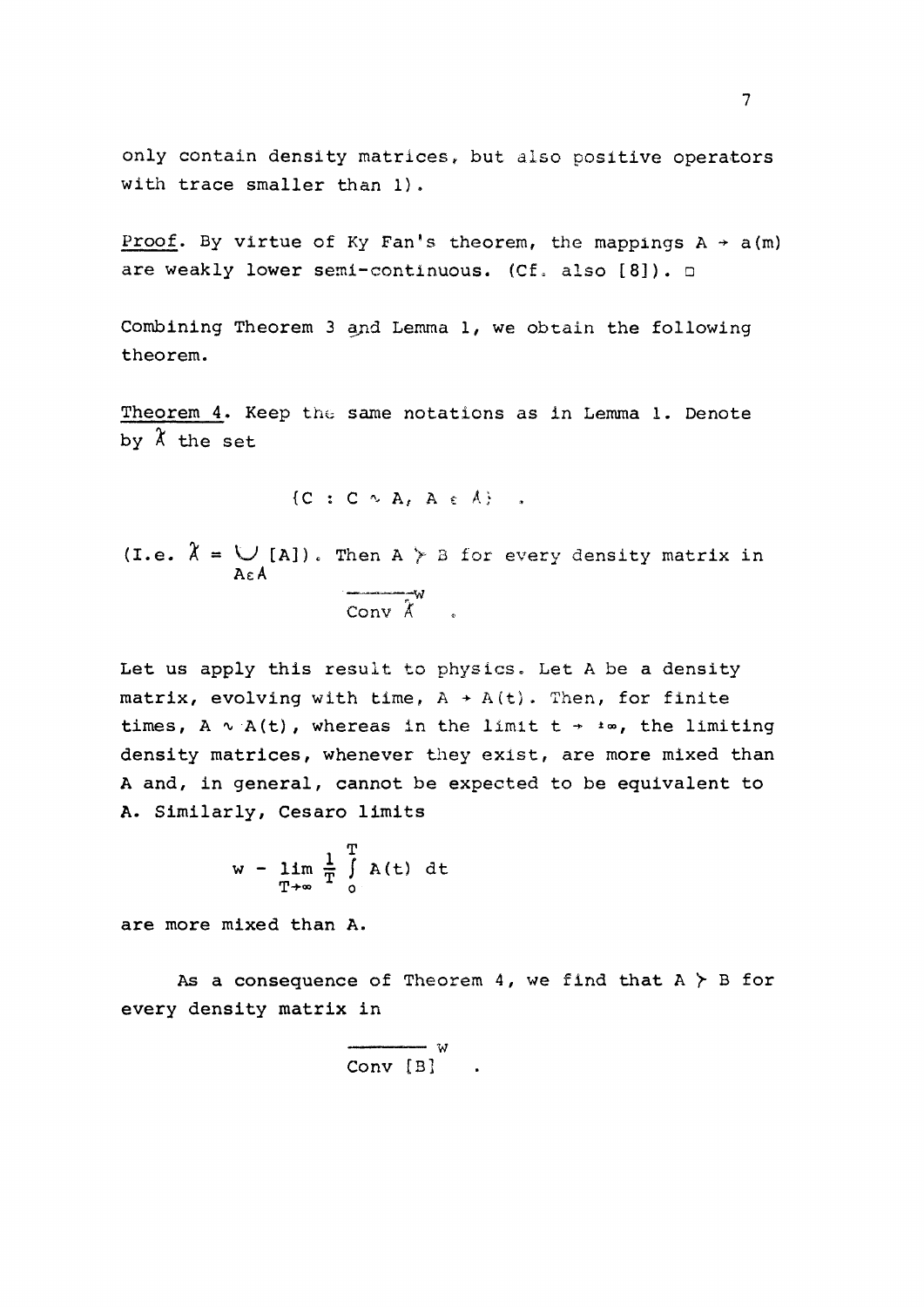We shall now prove the converse of this statement. This is then the asserted generalization of Uhlmann's theorem. Let us first introduce a new notation.

Notation. Let B be a density matrix. We shall denote by  $K_{\mathfrak{m}}(\mathbb{B})$  the set of all positive operators A (not necessarily being density matrices) such that

$$
H_m^{\text{sup}} H_{m}^{\text{max}} \xrightarrow{A \leq b(n)} ,
$$

and by  $K(B)$  the intersection

$$
K(B) = \bigcap_{m=1}^{\infty} K_m(B) .
$$

Any element  $\epsilon$   $K(B)$  is compact since 0 is the only accumulation point of its spectrum [3,4,7]. If a density matrix A is contained in  $K(B)$ , then  $A \succeq B$ .

Lemma 2. *K*(B) is convex and weakly compact.

Proof. Convexity follows from the fact that the mappings

$$
A \rightarrow \sup_{H_m} \text{tr}_{H_m} A
$$

are convex.

Since A  $\epsilon$  K(B) implies A  $\epsilon$  K<sub>1</sub>(B), the norm of A is bounded by b(l). Therefore, K(B) is relatively weakly compact. Furthermore, by virtue of Ky Fan's theorem, the sets  $K_{_{\!\rm I\!R}}({\rm B})$  are weakly closed. (Cf. Lemma 1).  $\Box$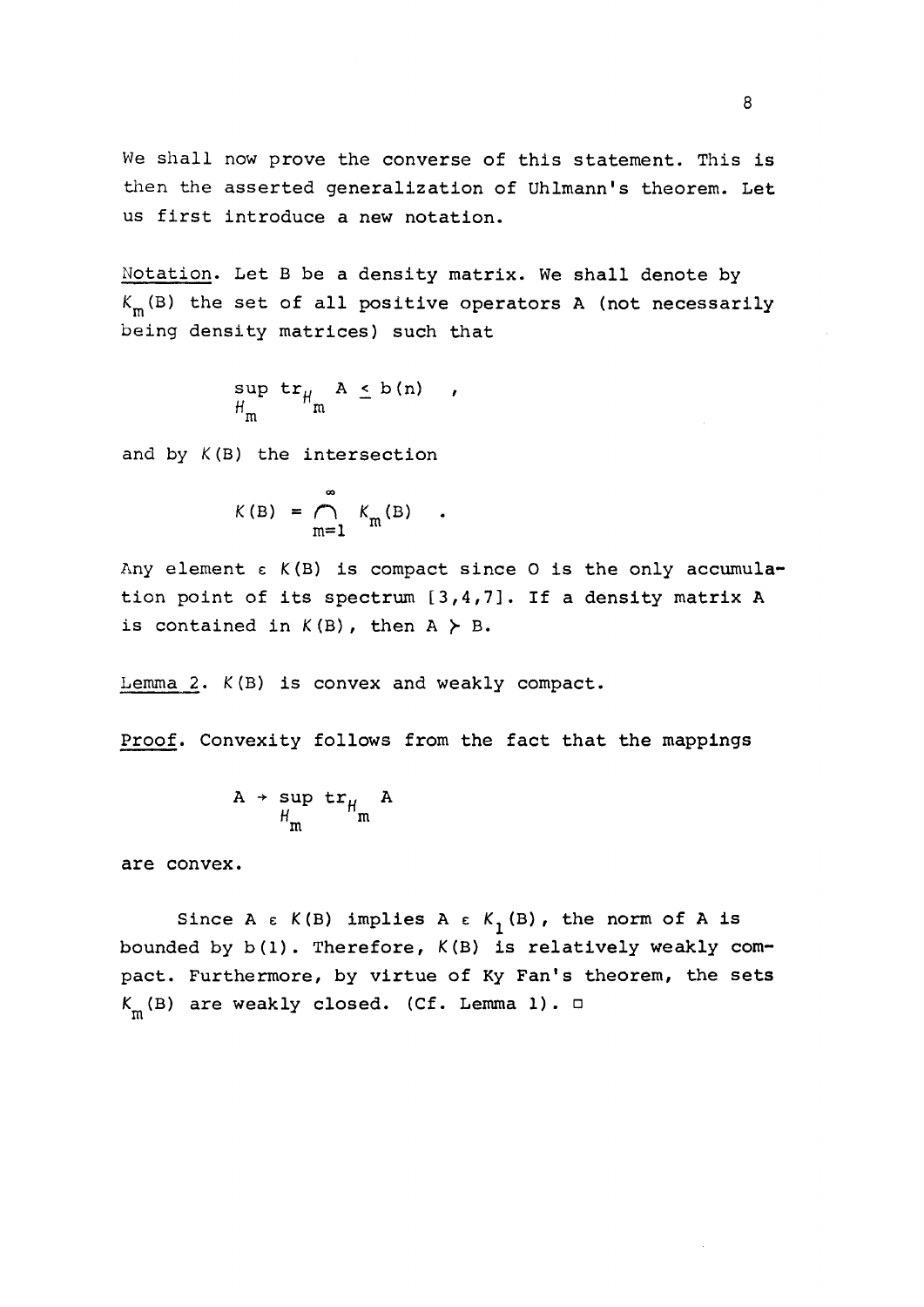Lemma 3. If A  $\epsilon$  K(B) has eigenvalues  $a_1 = b_1$ ,  $a_2 = b_2$ , ...,  $m \sim n'$  and  $m+1$  and  $m+2$  are  $m+2$  in the n independent in the sum closure of {UBU\*: U unitary}.

Proof. Let

$$
B = \sum_{i=1}^{\infty} b_i \psi_i \otimes \psi_i
$$

and

$$
A = \sum_{i=1}^{m} b_i \phi_i \otimes \phi_i .
$$

It suffices to show that the operator

$$
B' = \sum_{i=1}^{m} b_i \psi_i \otimes \psi_i
$$

w belongs to {UBU-} •

m **oo**  Now the operator  $B_{m+1} = \sum b_i \psi_i \otimes \psi_i + \sum b_i \psi_i \otimes \psi_i$  $\frac{1}{1}$   $\frac{1}{1}$   $\frac{1}{1}$   $\frac{1}{1}$   $\frac{1}{1}$   $\frac{1}{1}$   $\frac{1}{1}$   $\frac{1}{1}$   $\frac{1}{1}$   $\frac{1}{1}$   $\frac{1}{1}$   $\frac{1}{1}$   $\frac{1}{1}$   $\frac{1}{1}$   $\frac{1}{1}$   $\frac{1}{1}$   $\frac{1}{1}$   $\frac{1}{1}$   $\frac{1}{1}$   $\frac{1}{1}$   $\frac{1}{1}$   $\frac{1}{1}$  w belongs to  $\mathcal{U}_1$  since it is the weak limit of the weak limit of the operators  $\mathcal{U}_2$ m **i i**<sup>l</sup> **i**<sup>l</sup> **i**<sup>l</sup> **i**<sup>l</sup> **i**  $_{m+2}$   $_{m+1}$   $_{m+1}$   $_{\ell}$   $_{\ell}$   $_{\ell+1}$   $_{\ell}$   $_{\ell+1}$   $_{\ell}$   $_{\ell+1}$   $_{\ell}$   $_{\ell+1}$   $_{\ell}$ m 0 0 Similarly, the operators  $B_{m+1} = \sum b_i \psi_i \otimes \psi_i + \sum c_i \psi_i \otimes \psi_i$ **m i " <sup>J</sup>** i=l 1 1 1 m+j+1 <sup>1</sup> \* <sup>x</sup>  $\ddot{\phantom{1}}$  . belong to  $\mathbb{R}^+$  , and consequently when  $\mathbb{R}^+$  .  $\mathbb{R}^+$  .  $\mathbb{R}^+$  .  $\mathbb{R}^+$  .  $\mathbb{R}^+$  .  $\mathbb{R}^+$  .  $\mathbb{R}^+$  .  $\mathbb{R}^+$  .  $\mathbb{R}^+$  .  $\mathbb{R}^+$  .  $\mathbb{R}^+$  .  $\mathbb{R}^+$  .  $\mathbb{R}^+$  .  $\mathbb{R}$ 

j **-\*co** J

Notation. Let us denote by E(B) the set of all operators A as described in the preceding lemma.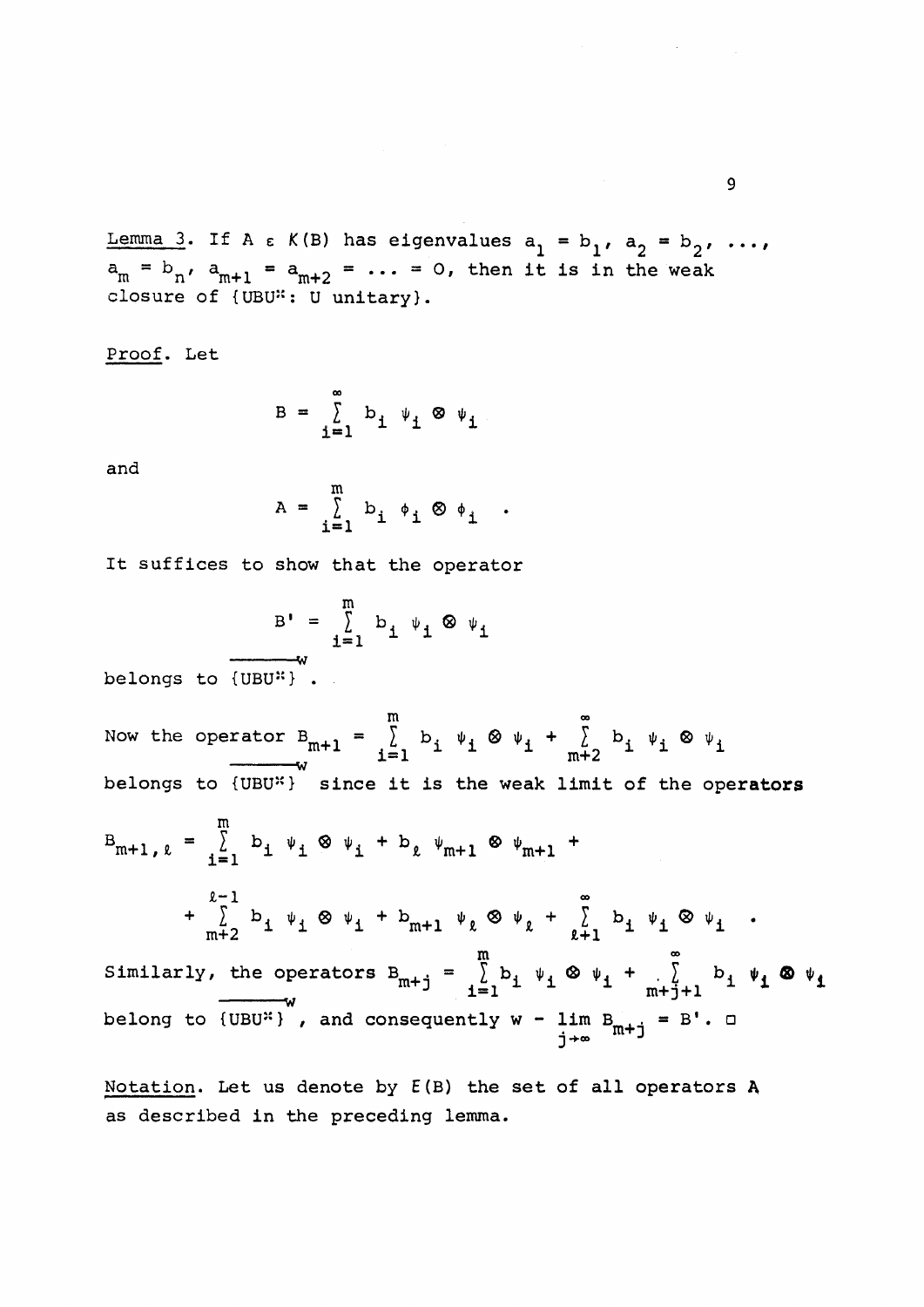Lemma 4. The external points of  $K(B)$  are contained in  $E(B)$ .

Proof. Let A  $\epsilon$  K(B)  $\sim$   $E(B)$ . Once more, we write A in the form

$$
A = \sum_{i=1}^{\infty} a_i \phi_i \otimes \phi_i.
$$

Let m be the first integer such that  $0 < a_m < b_m$ . If  $a_{m+1} =$  $\cdots$   $\cdots$   $\cdots$   $\cdots$  $m+2$   $m+2$ operators

$$
\sum_{i=1}^{m-1} b_i \phi_i \otimes \phi_i
$$

and

$$
\sum_{i=1}^{m} b_i \phi_i \otimes \phi_i ,
$$

both belonging to E(B).

If  $a_{m+1} > 0$ , then

$$
A = \frac{1}{2} (A^+ + A^-)
$$
,

where

$$
A^{\dagger} = \sum_{i=1}^{m-1} a_i \phi_i \otimes \phi_i + (a_m \circ \phi_m \otimes \phi_m + (a_{m+1} \mp \epsilon) \phi_{m+1} \otimes \phi_{m+1} + \sum_{i=m+2}^{\infty} a_i \phi_i \otimes \phi_i
$$

If  $\epsilon > 0$  is sufficiently small, then both  $A^+$  and  $A^-$  are in K(B) since we have

$$
b_m > a_m \ge a_{m+1} > a_{m+2}
$$
  
or  $b_m > a_m \ge a_{m+1} = \dots = a_{m+k} > a_{m+k+1}$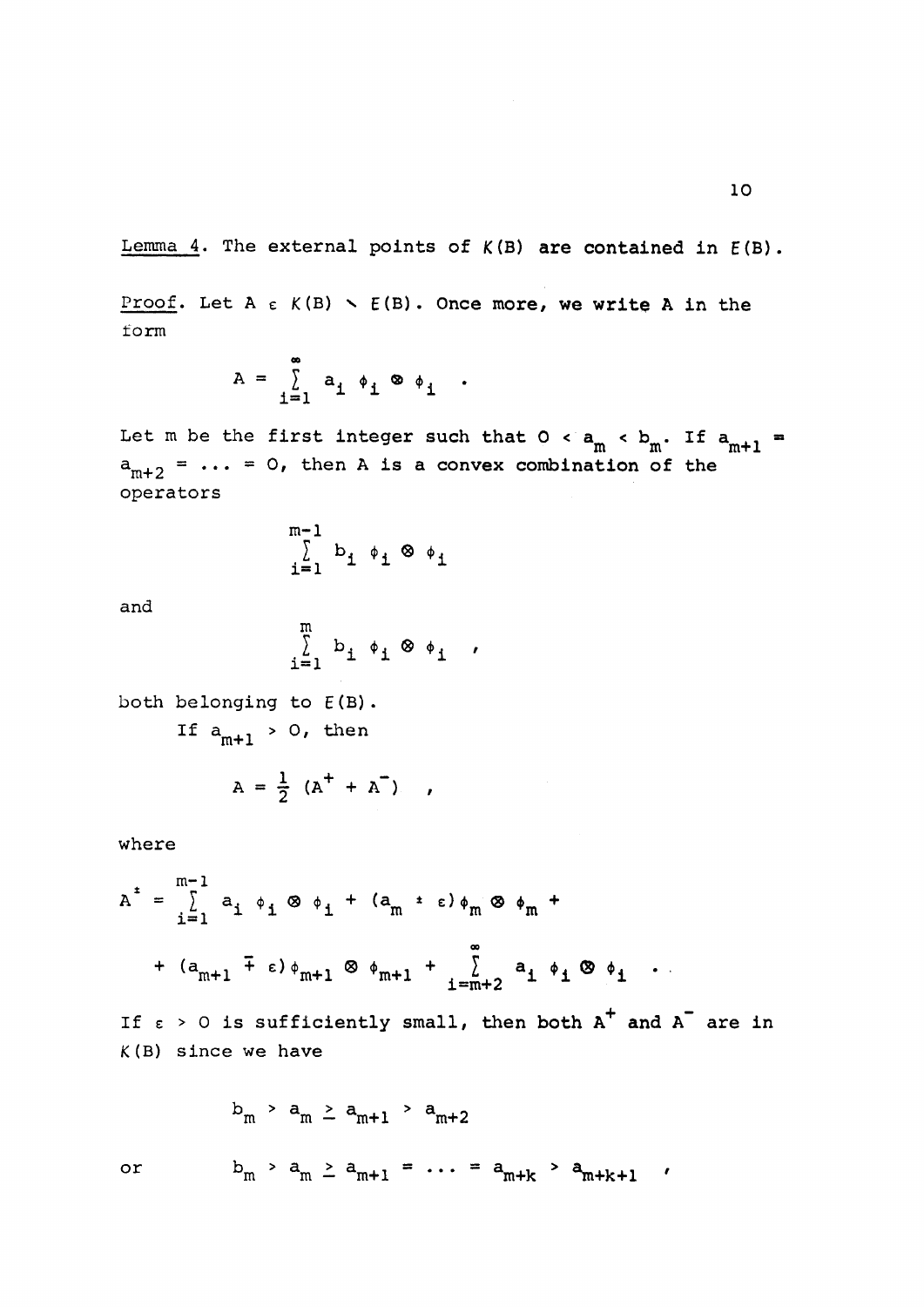in the latter case,

 $a_{m}$  +  $a_{m+1}$  + ... +  $a_{m+k-1}$  <  $b_{m}$  +  $b_{m+1}$  + ... +  $b_{m+k-1}$ since otherwise  $b_{m+k}$  <  $a_{m+k}$ .  $\Box$  $m+ke$  m+k

We are now in the position to prove the generalization of Uhlmann's theorem.

Theorem 5,  $A \gt B$  if and only if A is in the weak closure of the convex hull of {UBU\*}.

Proof. The only thing to show is the "only if"-part.

The set of extremal points of *K(B)* being contained in (B), we have, by the Krein-Milman theorem,

$$
K(B) = \overline{\text{Conv } E(B)}^W
$$

By virtue of Lemma 3,

therefore

$$
E(B) \subset \overline{\text{UBU}^{\mathcal{H}}}
$$
 
$$
K(B) = \overline{\text{Conv} \{UBU^{\mathcal{H}}\}} \qquad \qquad \Box
$$

Remark. If the Hilbert space is finite-dimensional, then the set of density matrices

$$
\{A: A \succ B\}
$$

is already compact. The same reasoning as in Lemma 4 shows that its extremal points are exactly the density matrices that are equivalent (and hence unitarily equivalent) to B.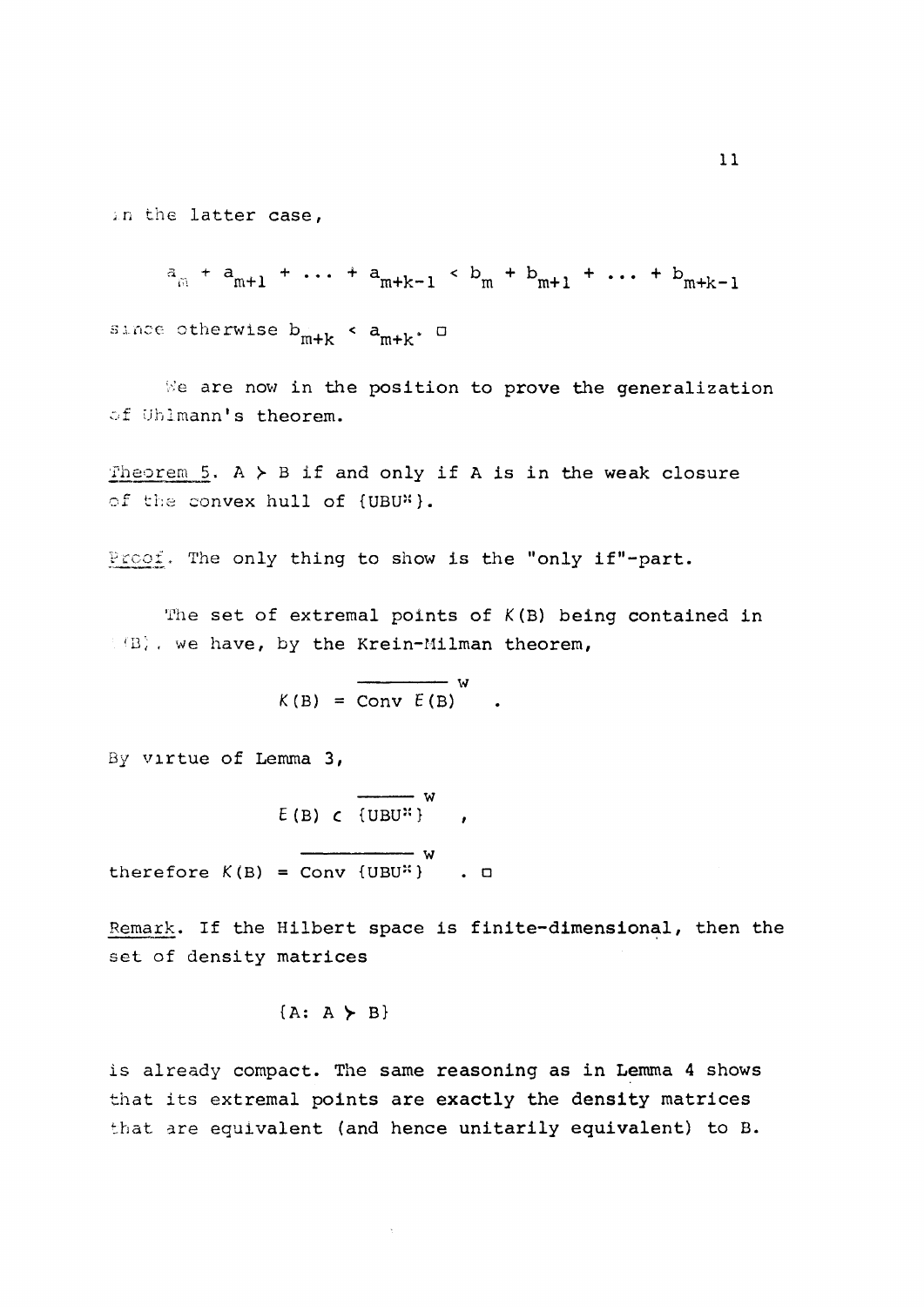This gives another proof of the original version of Uhlmann's theorem, not using Birkhoff's theorem on doubly stochastic matrices.

#### 3. Characterizations of the Relation ">"

In this section, we shall obtain several other characterizations of the relation " $\succ$ ". Our considerations will no longer be restricted to infinite-dimensional Hilbert spaces, but are also true for finite-dimensional spaces.

Theorem 6. A  $>$  B if and only if for every non-negative, continuous, convex function  $\omega$  :  $[0,1]$  + R, such that  $\omega(0) = 0$ ,

$$
\text{tr } \omega (A) \leq \text{tr } \omega (B) \qquad .
$$

Proof. Note that  $\omega$  is automatically increasing. Due to a lemma of Polya [10], the relations  $a_1 \leq b_1$ ,  $a_1 + a_2 \leq b$ . + b<sub>2</sub>, ..., a<sub>1</sub> + ... + a<sub>m</sub>  $\leq$  b<sub>1</sub> + ... + b<sub>m</sub> and a<sub>1</sub>  $\geq$  a<sub>2</sub>  $\geq$  ...  $\geq$ *z* 1 m  $\frac{1}{2}$  1 m  $\frac{1}{2}$   $\frac{1}{2}$  1  $\frac{1}{2}$  $\geq$  a<sub>m</sub> imply that

$$
\omega(a_1) \leq \omega(b_1)
$$
  
\n
$$
\omega(a_1) + \omega(a_2) \leq \omega(b_1) + \omega(b_2)
$$
  
\n...  
\n...  
\n
$$
\omega(a_1) + \dots + \omega(a_m) \leq \omega(b_1) + \dots + \omega(b_m)
$$
  
\nthus tr  $\omega(A) \leq tr \omega(B)$ .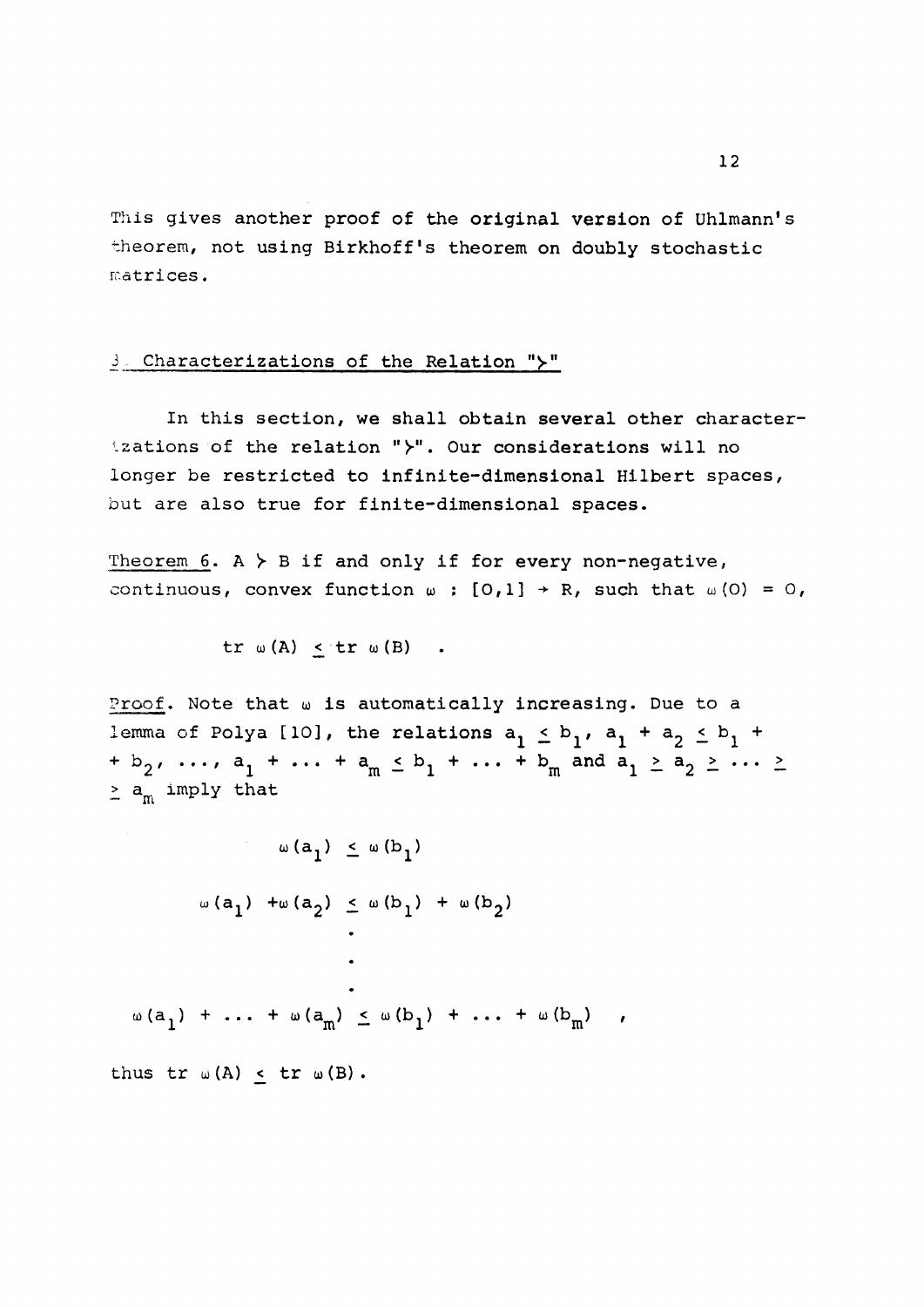On the other hand, let us assume that A *y* B is not true. Let m be the first integer such that  $a_1 + \ldots + a_m$  $\frac{1}{10}$  m **<sup>b</sup>** *•+\** . . . + b . Define the function c\*> as follows:

$$
\omega(x) = \begin{cases} x - b_m & \text{if } x \geq b_m \\ 0 & \text{if } x \leq b_m \end{cases}
$$

Then  $w(b_1) = b_1 - b_m$ , ...,  $w(b_m) = b_m - b_m = 0 = w(b_{m+1}) =$  $\lambda = \omega (b_{m+2}^+) = \ldots$  . Since, by assumption,  $a_1^+ + \ldots + a_{m-1}^- \leq$  $\leq$   $\frac{b}{1}$  **+** ... +  $\frac{b}{m-1}$ , we have  $a_m > b_m$ , hence

^ — m

$$
\omega(a_1) = a_1 - b_m > 0
$$
  
\n
$$
\vdots
$$
  
\n
$$
\omega(a_m) = a_m - b_m > 0
$$
  
\nand tr  $\omega(B) = b_1 + \dots + b_m - m b_m < a_1 + \dots + a_m - m b_m \le$   
\n
$$
\le tr \omega(A) \cdot \square
$$

For the next theorem, we need a preparatory lemma.

<u>Lemma 5</u>. Let  $\vee$  be a concave function, and let  $a_1$ ,  $a_2$ , ...,  $a_n$ and  $b_1$ ,  $b_2$ , ...,  $b_n$  be two lists of numbers such that  $a_1 \leq b_1$ ,  $a_1 + a_2 \leq b_1 + b_2$ ,  $\ldots$ ,  $a_1 + \ldots + a_{n-1} \leq b_1 + \ldots$  $+$   $b_{n-1}$  and  $a_1$   $+ \ldots + a_n$  =  $b_1$   $+ \ldots + b_n$ . Let, furthermore,  $a_1 \geq a_2 \geq \cdots \geq a_n$ , and  $b_1 \geq b_2 \geq \cdots \geq b_n$ . Then

$$
\nu(a_1) + \ldots + \nu(a_n) \ge \nu(b_1) + \ldots + \nu(b_n)
$$
.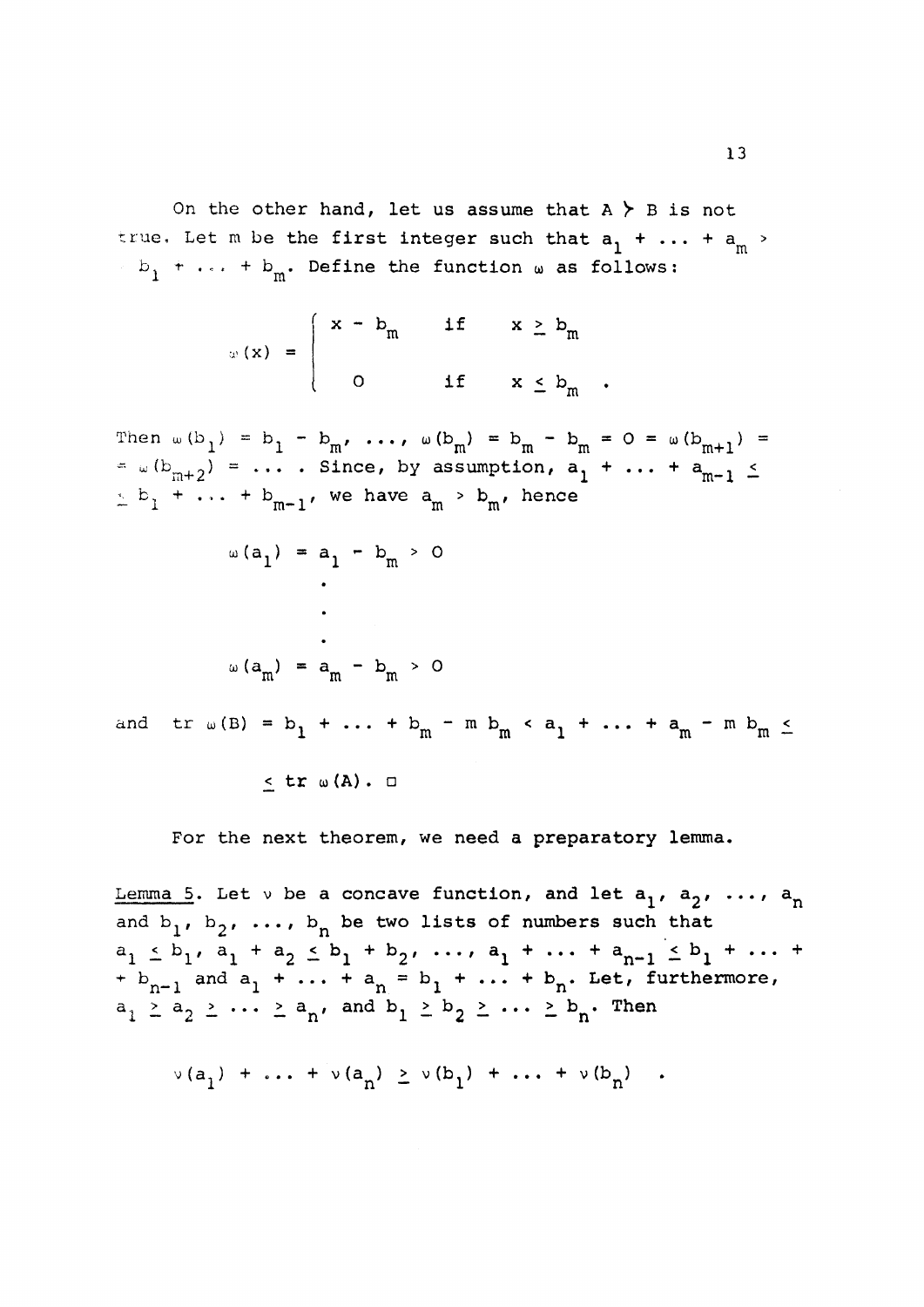Proof. There are several ways to prove this lemma. Let us give a proof utilizing Uhlmann's theorem.

Consider the Hilbert space  $C<sup>n</sup>$ . Let A and B be two diagonal matrices with entries  $a_1, a_2, ..., a_n$  or  $b_1, b_2, ...,$  $b_n$ , resp. In addition, consider the mapping tr v(.). This Bapping being concave, and invariant under unitary transformations,

 $\operatorname{tr} \ v(\hat{A}) \geq \operatorname{tr} v(\hat{B})$ ,

 $or \quad v(a_1) + \ldots + v(a_n) \ge v(b_1) + \ldots + v(b_n)$ .  $\Box$ 

Theorem 7.  $A \nightharpoonup B$  if and only if for every non-negative, continuous, concave function  $v : [0,1] \rightarrow R$ , such that  $v(0) = 0$ ,

 $tr \ v(A) > tr \ v(B)$ .

Proof. For the "only if"-part, we have to distinguish between three cases.

(i) Only finitely many  $a_i$ 's and  $b_i$ 's are  $\neq$  0. Then (since **v**(0) **a** O) Lemma 5 applies directly.

(ii) All  $a_i$ 's are  $\neq 0$ , only finitely many  $b_i$ 's are  $\neq 0$ .

Let k be the last integer such that  $b_k \neq Q$ . Choose, for a given  $\varepsilon > 0$ , an integer  $l > k$  such that  $\sum_{\ell} a_i \leq \varepsilon$  and  $\leq$  a<sub>k</sub>. Define  $\beta_1 = b_1$ , ...,  $\beta_k = b_k$ ,  $\beta_{k+1} = \ldots = \beta_{\ell} = 0$ , and  $\alpha_1 = \alpha_1, \ldots, \alpha_k = \alpha_k, \alpha_{k+1} = \alpha_{k+1}, \ldots, \alpha_{k-1} = \alpha_{k-1}$ ∞ <sup>→</sup> and a = *I a..* Then Lemma 5 yields *I 1* 

 $\nabla(\mathbf{b}_1) + \ldots + \nabla(\mathbf{b}_k) = \sum_{i=1}^{k} \nabla(\mathbf{\beta}_i) \leq \sum_{i=1}^{k} \nabla(\mathbf{\alpha}_i) = 1$  $\mathbf{i} = 1$   $\mathbf{i} = 1$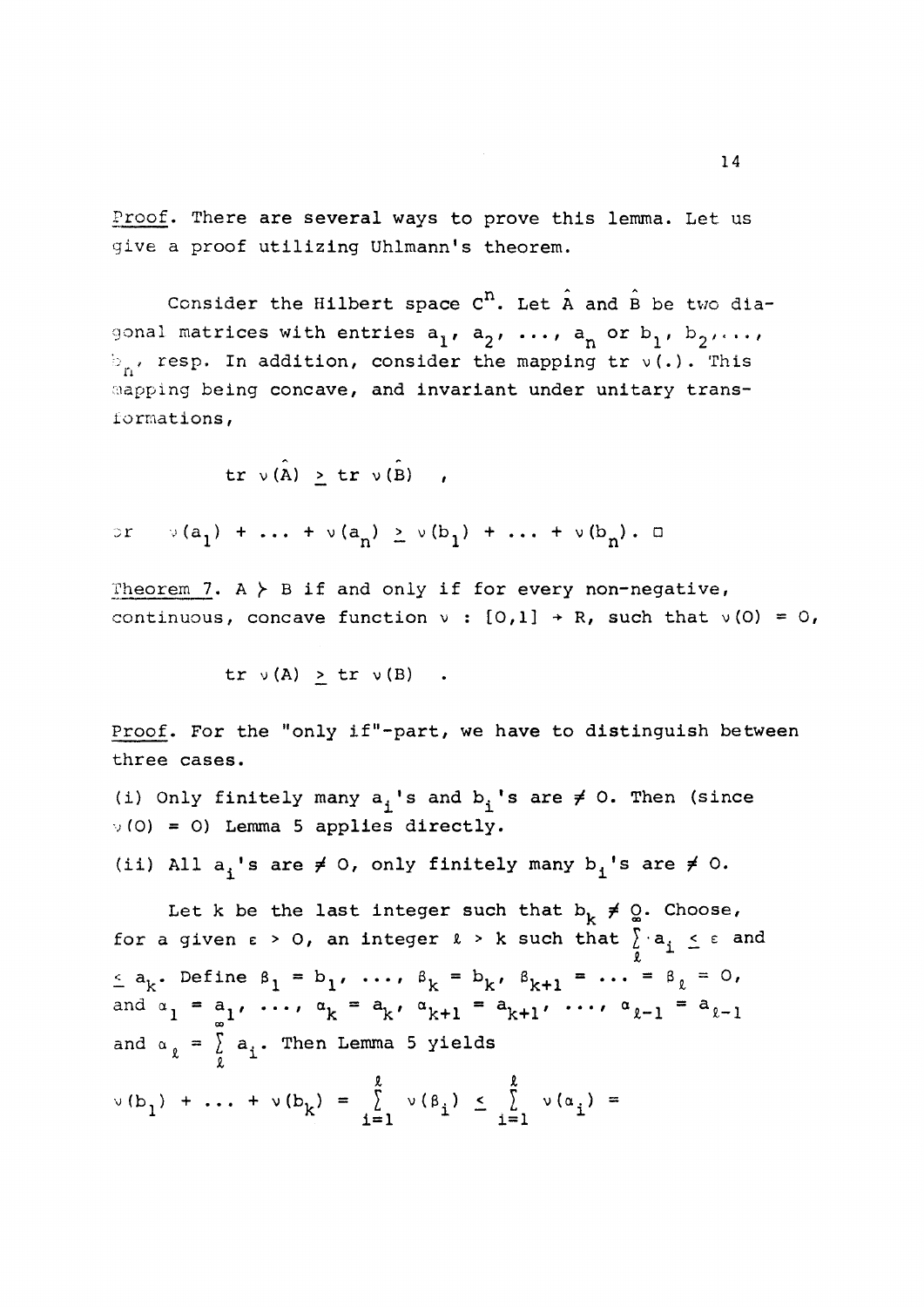$$
= \nu(a_1) + \ldots + \nu(a_{\ell-1}) + \nu(a_{\ell}) ,
$$

and, by the continuity of  $v$ ,

$$
\vee(b_1) + \ldots + \vee(b_k) \leq \sum_{i=1}^{\infty} \vee(a_i)
$$

**iii**) All  $a^{\dagger}$ **s** and  $b^{\dagger}$ **s** are  $\neq 0$ .

Take an integer  $k$ , and define  $l = l(k)$  as the last integer such that

$$
\sum_{i=1}^{\ell-1} a_i \leftarrow \sum_{i=1}^k b_i, \text{ however } \sum_{i=1}^{\ell} a_i \geq \sum_{i=1}^k b_i.
$$

Define  $\beta_1 = b_1, ..., \beta_k = b_k, \beta_{k+1} = ... = \beta_{\ell} = 0,$  and  $a_1$   $a_1$ ,  $\dots$ ,  $a_{\ell-1}$   $a_{\ell-1}$ 

$$
x_{\ell} = \sum_{i=1}^{k} b_i - \sum_{i=1}^{\ell-1} a_i
$$

Then  $v(b_1) + \ldots + v(b_k) \le v(a_1) + \ldots + v(a_{k-1}) + v(a_k)$ , and, in the limit  $k \rightarrow \infty$ ,

$$
\sum_{i=1}^{\infty} v(b_i) \leq \sum_{i=1}^{\infty} v(a_i) .
$$

Conversely, suppose that  $A \gt B$  is not true. Let again m be the first integer such that  $a^1 + \cdots + a^m > b^1 + \cdots + b^m$ . Define v by

$$
\nu(x) = \begin{cases} x & \text{if } x \leq b_m \\ b_m & \text{otherwise} \end{cases}
$$

00 Then  $\mathsf{t}$  v(b) =  $\int_{\mathsf{m}+1}$  b  $\mathsf{t}$  +  $\mathsf{m}$  b  $\mathsf{m}$  ,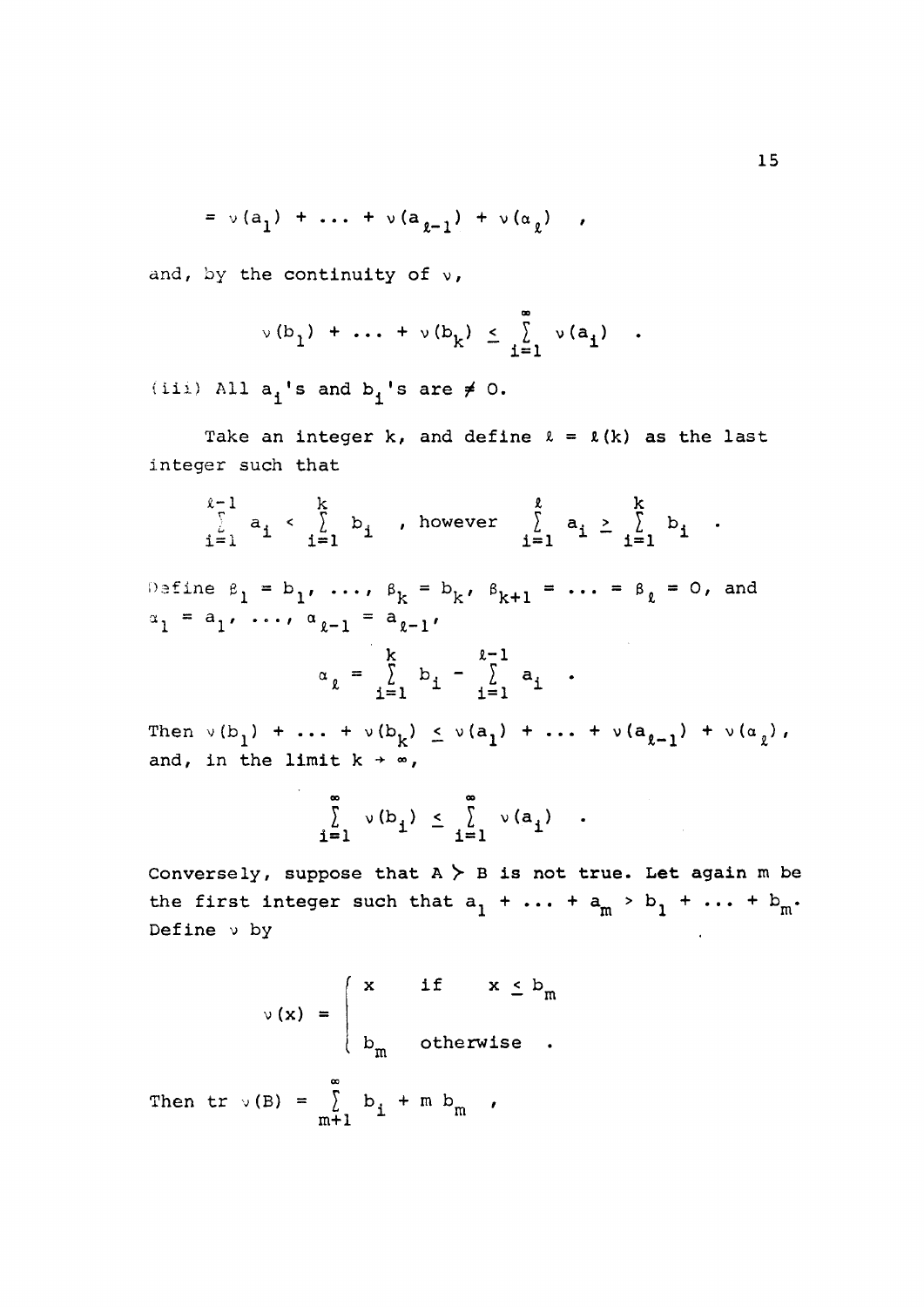$$
tr \ v(A) = \sum_{m+1}^{\infty} a_1 + m b_m < tr \ v(B)
$$
  
since 
$$
\sum_{m+1}^{\infty} a_1 < \sum_{m+1}^{\infty} b_1 \cdot \Box
$$

This theorem gives us some insight into the physical interpretation of the relation " $\rangle$ ". At a first stage, one might be tempted to say that a density matrix A is less pure than another density matrix B, if the entropy of A is greater than the entropy of B. However, one can proceed in a more general way: let v be a concave function as described in the theorem. Then the relation

$$
A \geq B \leftrightarrow \text{tr } \nu(A) \geq \text{tr } \nu(B)
$$

is always a pre-order. Now our theorem tells us that  $A \nmid B$ is equivalent to the statement that A  $>$  B for all concave (v) functions  $\nu$ .<br>**Hence the theorems that can be derived for the relation** 

Hence the theorems that can be derived for the relation f can be regarded as those dicoroms that are not only true for the entropy

$$
S(A) = tr - A ln A
$$

but remain valid if  $A \ln A$  is replaced by any concave function. For instance, the statement made in the remark following Theorem 4 can be interpreted as a "H-type" theorem: for a density matrix evolving with time,

$$
\mathtt{tr}\;\; \mathtt{v}\; (\mathtt{A}\,(\mathtt{t})\,)
$$

remains constant for finite times, whereas in the limit  $t + \pm \infty$ ,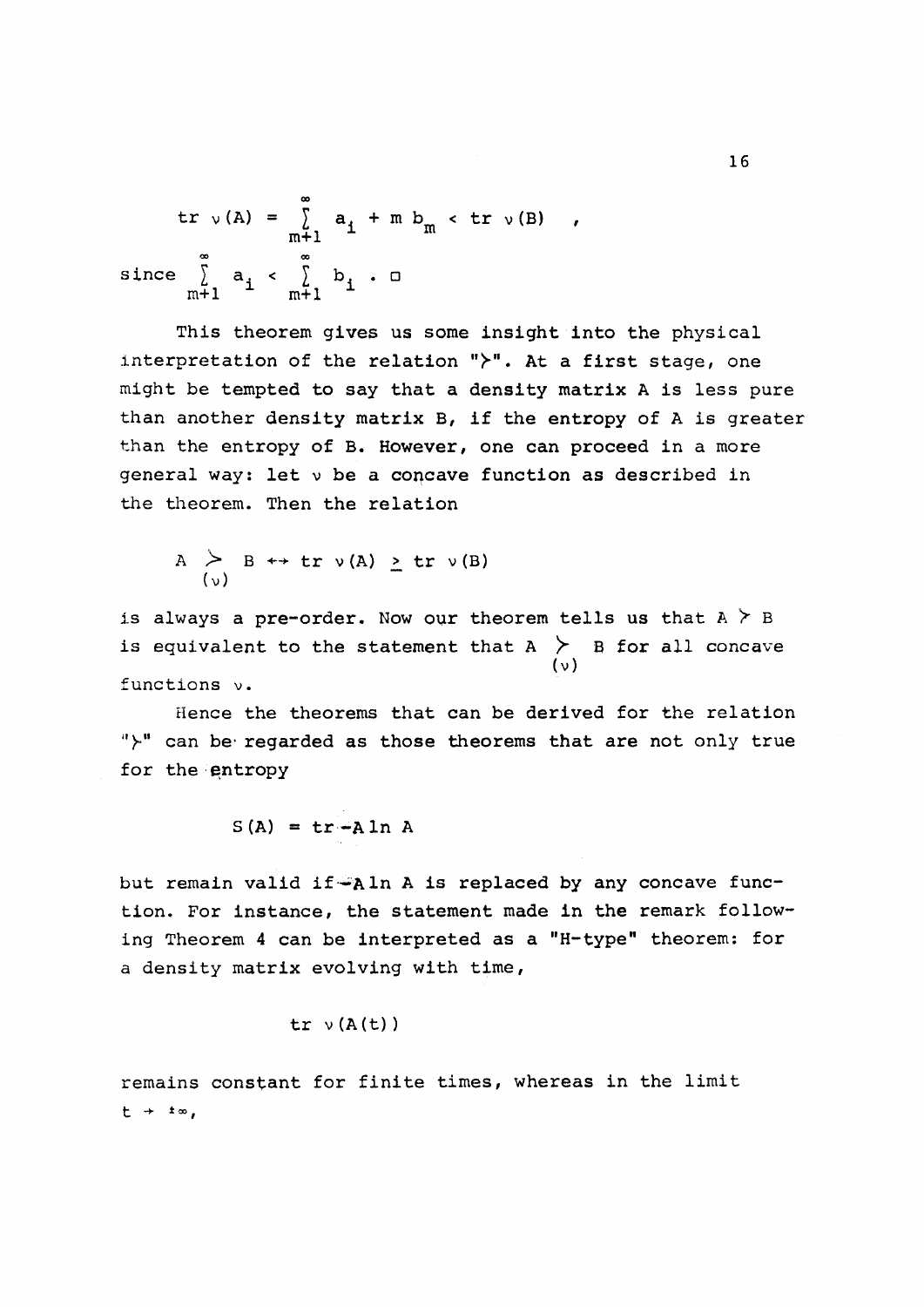tr  $\vee$  (w - lim A(t))  $\ge$  tr  $\vee$ (A(t))

(and the inequality may even be a strict one).

Theorem  $8.$  A  $\geq$  B if and only if, for every positive operator T,

$$
\sup_{A' \in [A]} \text{tr } A'T \leq \sup_{B' \in [B]} \text{tr } B'T.
$$

The proof of this theorem utilizes the theory of convex and concave traces [8]; let us thus reformulate the theorem:

Theorem 8'. Let a be the sequence  $(a^1, a^2, \ldots)$ ,  $\beta$  be the sequence  $(b_1, b_2, \ldots)$ . A  $\overline{\phantom{a}}$  B if and only if, for every positive operator T,

 $\tau_{\alpha}$  (T)  $\leq \tau_{\alpha}$  (T)  $\ldots$ 

 $\overline{a}$   $\overline{b}$ 

Proof. Since

$$
\tau_{\alpha}(\mathbf{T}) = a_1 \bar{t}_1 + a_2 \bar{t}_2 + \cdots ,
$$
  
 $\tau_{\beta}(\mathbf{T}) = b_1 \bar{t}_1 + b_2 \bar{t}_2 + \cdots ,$ 

the decompositions

$$
\tau_{\alpha}(T) = a_1(\bar{t}_1 - \bar{t}_2) + (a_1 + a_2)(\bar{t}_2 - \bar{t}_3) + \cdots
$$
  
+ 
$$
\lim \bar{t}_m
$$
  

$$
\tau_{\beta}(T) = b_1(\bar{t}_1 - \bar{t}_2) + (b_1 + b_2)(\bar{t}_2 - \bar{t}_3) + \cdots
$$
  
+ 
$$
\lim \bar{t}_m
$$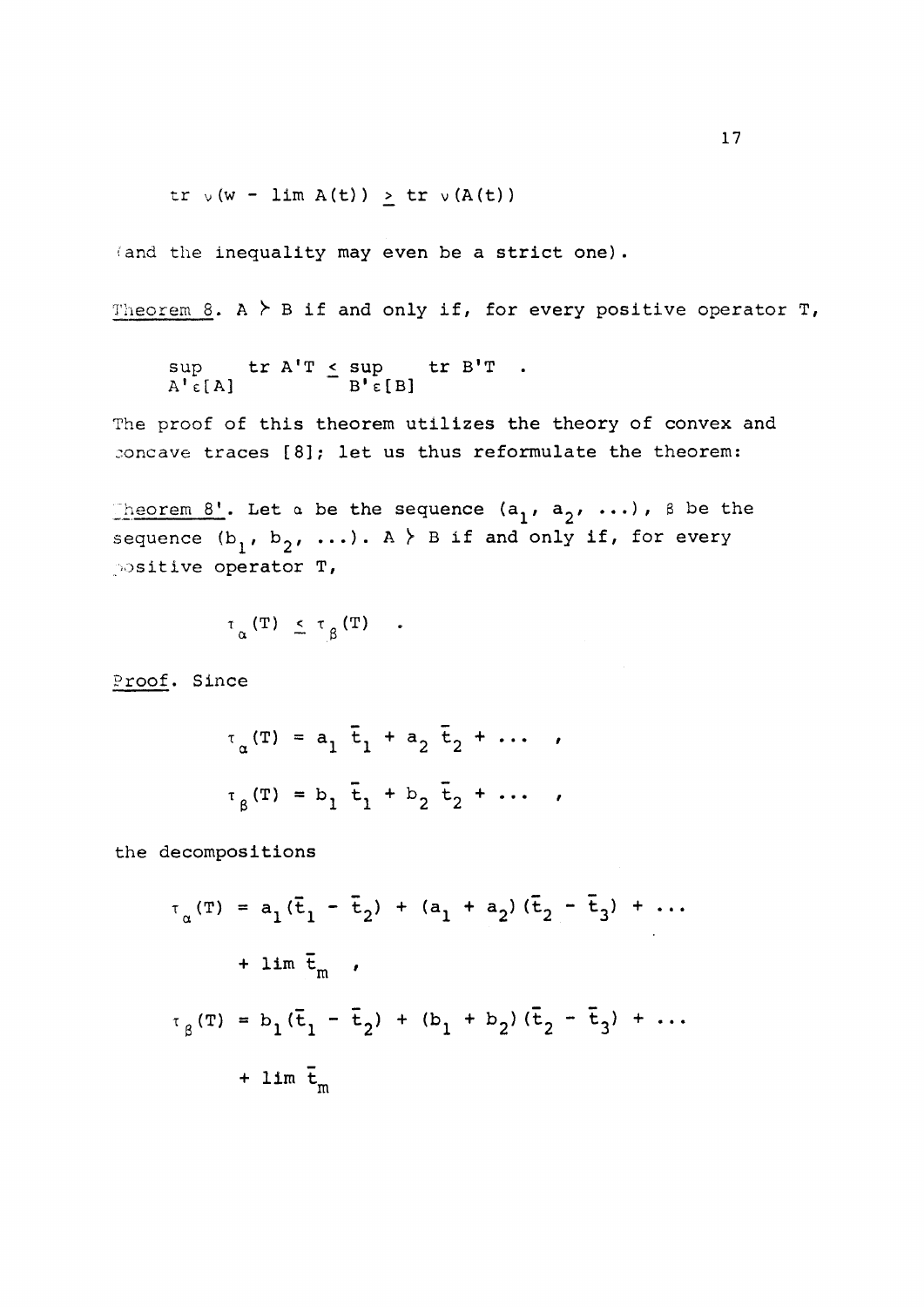immediately yield  $\tau_{\alpha}$ (T)  $\leq \tau_{\beta}$ (T).

Conversely, let  $P_m$  be an n-dimensional projection. Then

$$
a_1
$$
 + ... +  $a_m$  =  $\tau_{\alpha}$ ( $P_m$ )  $\leq \tau_{\beta}$ ( $P_m$ ) =  $b_1$  + ... +  $b_m$ .

Theorem 9. A  $\succ$  B if and only if for every positive operator T,

$$
\inf_{A^{\dagger} \in [A]} \text{tr } A^{\dagger}T \geq \inf_{B^{\dagger} \in [B]} \text{tr } B^{\dagger}T.
$$

m

In terms of concave traces, the theorem reads as follows: Theorem  $9'$ . A  $>$  B if and only if, for every positive operator T,

$$
\sigma_{\alpha} (T) \geq \sigma_{\beta} (T) .
$$

Proof. The proof is almost the same as for Theorem 8'. One has the decomposition

$$
\sigma_{\alpha}(\mathbf{T}) = a_1(\underline{t}_1 - \underline{t}_2) + (a_1 + a_2)(\underline{t}_2 - \underline{t}_3) + \dots + \lim_{m \to \infty}
$$

etc., hence

$$
\sigma_{\alpha}(\mathbf{T}) \geq \sigma_{\beta}(\mathbf{T})
$$

since the sequence  $t_1$ ,  $t_2$ , ... is increasing. Conversely, for an n-dimensional projection  $P_m$ ,

$$
\sigma_{\alpha} (1 - P_m) = 1 - a_1 - \dots - a_m
$$
,  
 $\sigma_{\beta} (1 - P_m) = 1 - b_1 - \dots - b_m$ .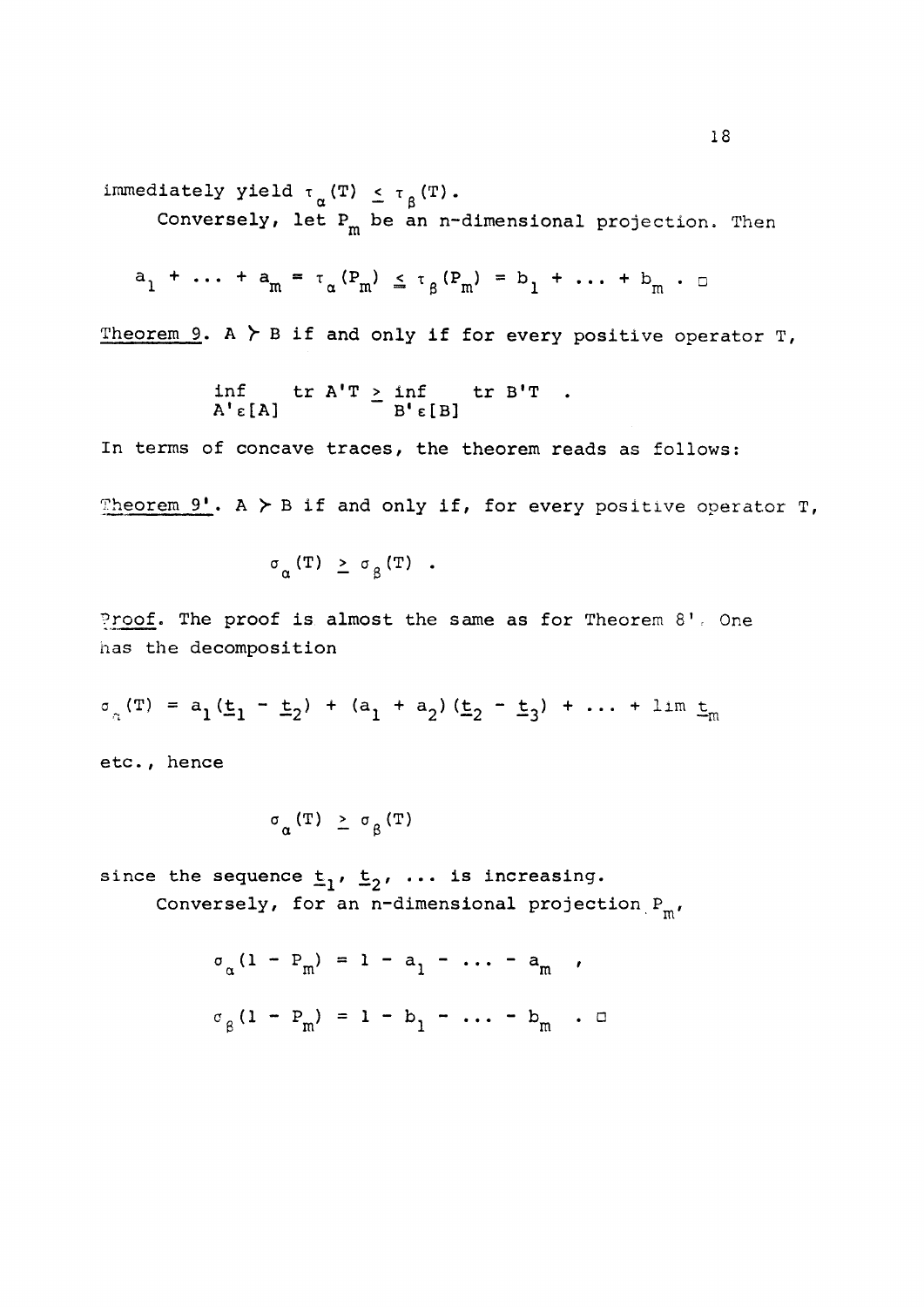In this section, we shall derive a few results that mollow immediately from the theorems proved in the preceding sections.

Let us denote by  $(\Delta T)_A$  the expression

$$
(tr \text{AT}^2 - (tr \text{AT})^2)^{1/2}
$$
.

Then;

T,e**^reiT!<sup>10</sup> ,** If A )- B, for every self-adjoint operator T and necessarily being positive),

 $\ddot{\phantom{a}}$ 

$$
\inf_{A^{\dagger} \in [A]} (\Delta T)_{A^{\dagger}} \geq \inf_{B^{\dagger} \in [B]} (\Delta T)_{B^{\dagger}}
$$

Proof. This follows from the fact that

$$
(\triangle T)_{A} = \inf_{\lambda} (\text{tr } A(T - \lambda)^{2})^{1/2},
$$

being real.  $\square$ 

Our next result relies on a lemma.

 $\frac{1}{2}$  emma 6. Let  $\omega$  be convex,  $\geq 0$ , such that  $\omega$  (0) = 0. Let  $\vee$  be concave,  $\geq$  0, such that v(0) = 0. Let 0  $\leq$  x  $\leq$  y. Then

$$
Y \circ (x) \leq x \circ (Y)
$$
  

$$
Y \circ (x) \geq x \circ (Y)
$$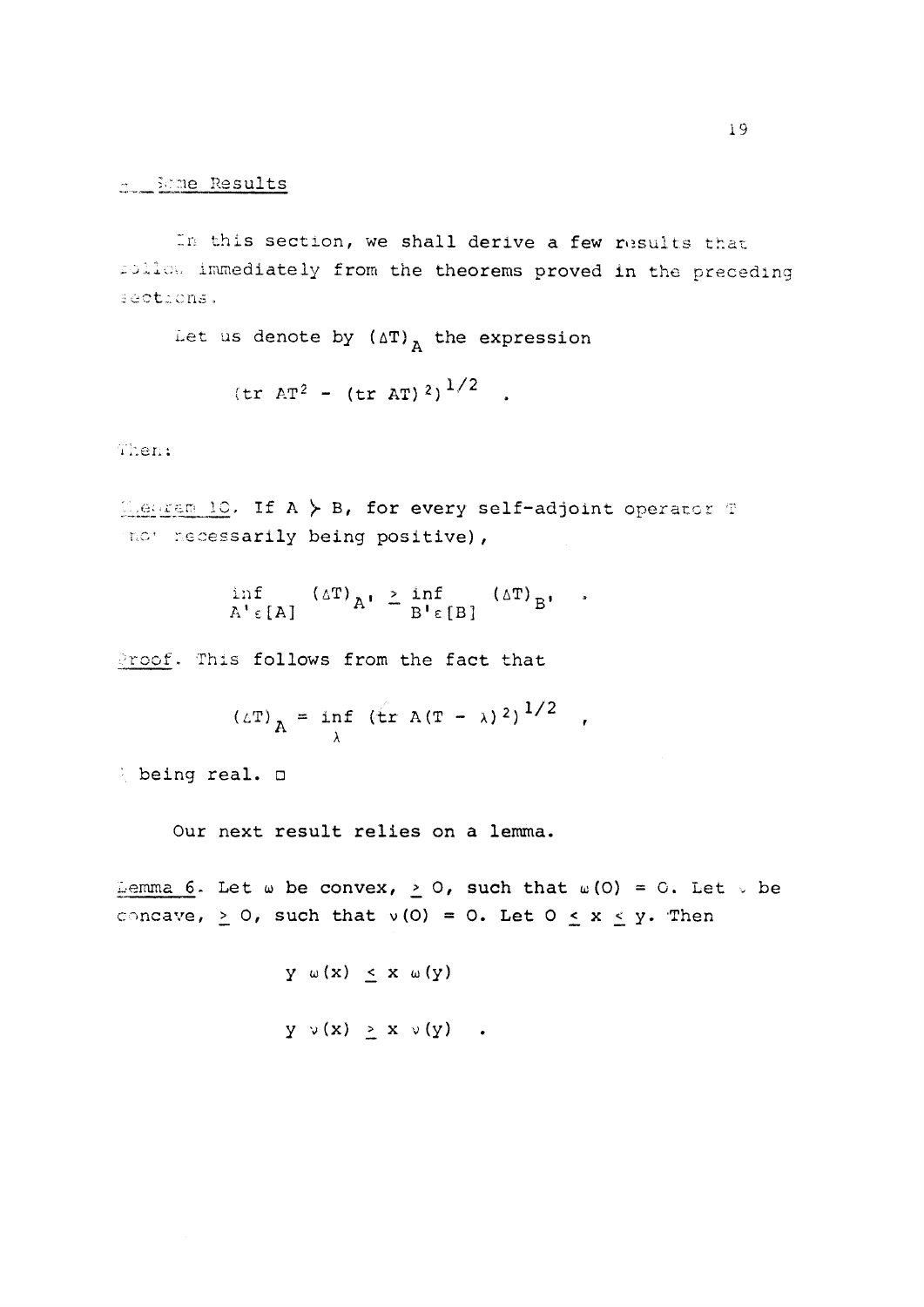$X = (1 - X)$  $\frac{1}{2}$   $\frac{1}{2}$   $\frac{1}{2}$   $\frac{1}{2}$   $\frac{1}{2}$   $\frac{1}{2}$   $\frac{1}{2}$   $\frac{1}{2}$   $\frac{1}{2}$   $\frac{1}{2}$   $\frac{1}{2}$   $\frac{1}{2}$   $\frac{1}{2}$   $\frac{1}{2}$   $\frac{1}{2}$   $\frac{1}{2}$   $\frac{1}{2}$   $\frac{1}{2}$   $\frac{1}{2}$   $\frac{1}{2}$   $\frac{1}{2}$   $\frac{1}{2}$   $\omega (x) \leq \frac{x}{y} \omega (y)$  $v(x) \geq \frac{x}{y} v(y)$  .  $\Box$ 

Theorem  $11$ . Let  $\omega$  and  $\nu$  be defined as before. Then

$$
A > \frac{\omega(A)}{\operatorname{tr} \omega(A)} ,
$$
  

$$
\frac{\nu(A)}{\operatorname{tr} \nu(A)} > A ,
$$

provided that  $tr_{\omega}(A) < \infty$ , or  $tr_{\nu}(A) < \infty$ .

Proof. We shall carry out the proof for  $\omega$  only. What we have to show is that

$$
[\omega(a_1) + \omega(a_2) + \dots + \omega(a_m)] \left(\sum_{i=1}^{m} \omega(a_i)\right)^{-1} \ge
$$
  
 
$$
\ge [a_1 + \dots + a_m] \left(\sum_{i=1}^{m} a_i\right)^{-1},
$$

i.e. that

$$
a_{1} \omega(a_{1}) + \cdots + a_{m} \omega(a_{1}) + a_{m+1} \omega(a_{1}) + \cdots
$$
  
+ 
$$
a_{1} \omega(a_{m}) + \cdots + a_{m} \omega(a_{m}) + a_{m+1} \omega(a_{m}) + \cdots \ge
$$
  

$$
\geq a_{1} \omega(a_{1}) + \cdots + a_{1} \omega(a_{m}) + a_{1} \omega(a_{m+1}) + \cdots
$$
  

$$
\vdots
$$
  
+ 
$$
a_{m} \omega(a_{1}) + \cdots + a_{m} \omega(a_{m}) + a_{m} \omega(a_{m+1}) + \cdots ,
$$
  
which is a consequence of Lemma 6.  $\square$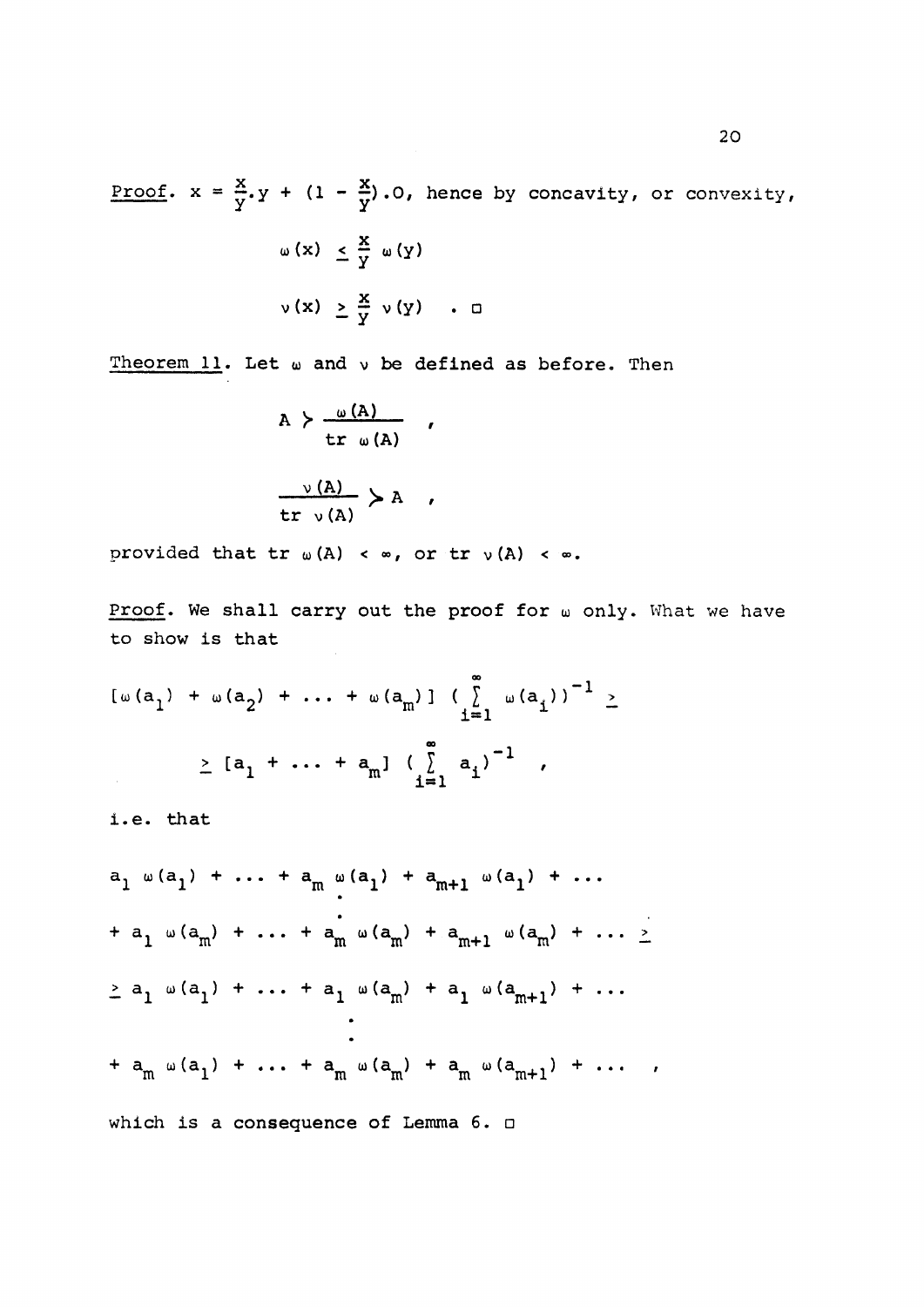If, in particular, we consider density matrices of the form

$$
A_{\beta} = \frac{e^{-\beta H}}{tr e^{-\beta H}} ,
$$

then  $A_{\alpha}$   $\geq$   $A_{\alpha}$ , if  $\beta$   $\leq$   $\beta$ <sup>'</sup> since the function P P —

$$
\omega(x) = x^{\beta'}/\beta
$$

is convex.

The next theorem refers to the micro-canonical ensemble.

Theorem 12. Let H be a self-adjoint, positive, not necessarily bounded operator with purely discrete spectrum, all eigenvalues having finite multiplicity only. Let E > 0 be a fixed constant. Then, among all density matrices with the property that  $(x|Ax) > 0$  implies  $(x|Hx) < E$ , there is a maximally mixed one, namely

$$
\Theta(E - H)/tr \Theta(E - H) .
$$

Proof. Let

$$
H = \sum_{i=1}^{\infty} E_i \phi_i \otimes \phi_i ,
$$

 $E_1 \leq E_2 \leq \ldots$ . Let m be the last integer such that  $E_m \leq E$ . Furthermore, let  $H_1$  be the subspace spanned by  $\phi_1$ ,  $\phi_2$ , ...  $\phi_{\rm m}$ , and define  $H_2 = H_1^{\perp}$ .

If y e  $H_2$ ,  $||A^{1/2}y||^2 = (y|Ay) = 0$  since  $(y|Hy) > E$ . Thus A has non-vanishing matrix elements only between vectors  $\varepsilon$   $H_1$ .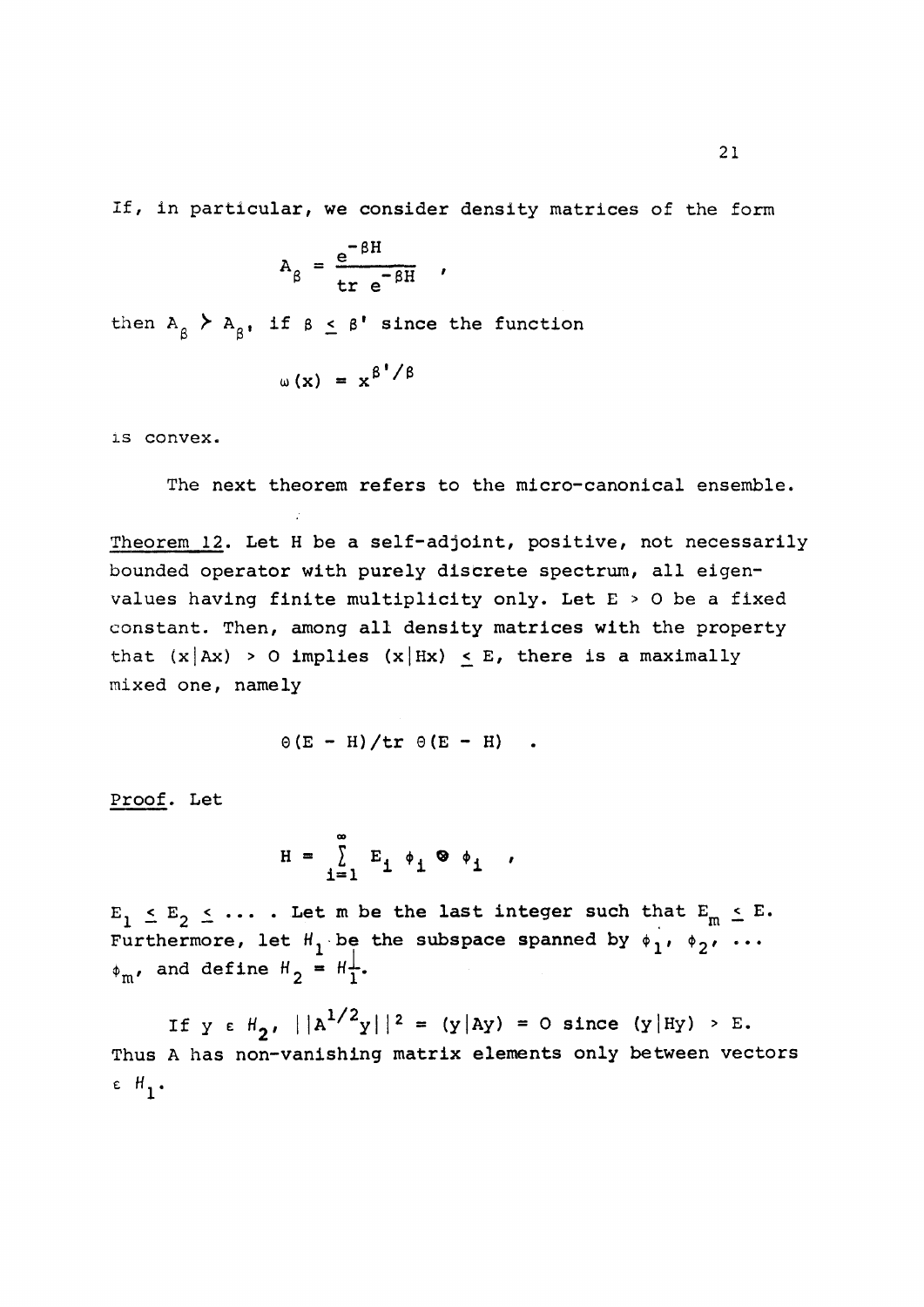Now,  $H_1$  is finite-dimensional, therefore there exists a maximally mixed element, namely  $\frac{1}{m}$   $P_1$ ,  $P_1$  being the projection onto  $H_1$ . (Cf. [2], or the end of Section 1). It is readily verified that

$$
\frac{1}{m} P_1 = \frac{\Theta(E - H)}{\text{tr } \Theta(E - H)} \quad . \quad \Box
$$

In the language of physics, this theorem could be formulated as follows: among all the density matrices that are sensitive only up to a certain energy E, the density matrix that is strongest mixed is the micro-canonical density matrix introduced by Lebowitz and Lieb [9].

Our last theorem is a mild generalization of a theorem formulated by Uhlmann.

Theorem 13. Let  $P_1$ ,  $P_2$ , ... be a sequence of pairwise orthogonal projections, such that  $\sum P_i = 1$ . Then

$$
\sum P_i A P_i \succ A .
$$

<u>Proof</u>. Since  $tr \{P_i \land P_j = \} tr P_j \land P_i = \} tr A P_i =$  $tr \sum A P_i = tr A(\sum P_i) = tr A$ , A is a density matrix.

Now, let  $\bar{a}_1 \ge \bar{a}_2 \ge \ldots$  be the eigenvalues of  $\sum P_i$  A  $P_i$ , and let  $\phi_1$ ,  $\phi_2$ , ... be the corresponding eigenvectors. They can be chosen in such a way that either  $P_i \phi_k = 0$  or =  $\phi_k$ . Then

$$
\bar{a}_{1} + \dots + \bar{a}_{m} = \sum_{k=1}^{m} (\phi_{k} | \sum P_{i} A P_{i} \phi_{k}) =
$$
  
= 
$$
\sum_{k=1}^{m} (\phi_{k} | A \phi_{k}) \leq a_{1} + \dots + a_{m} \cdot \square
$$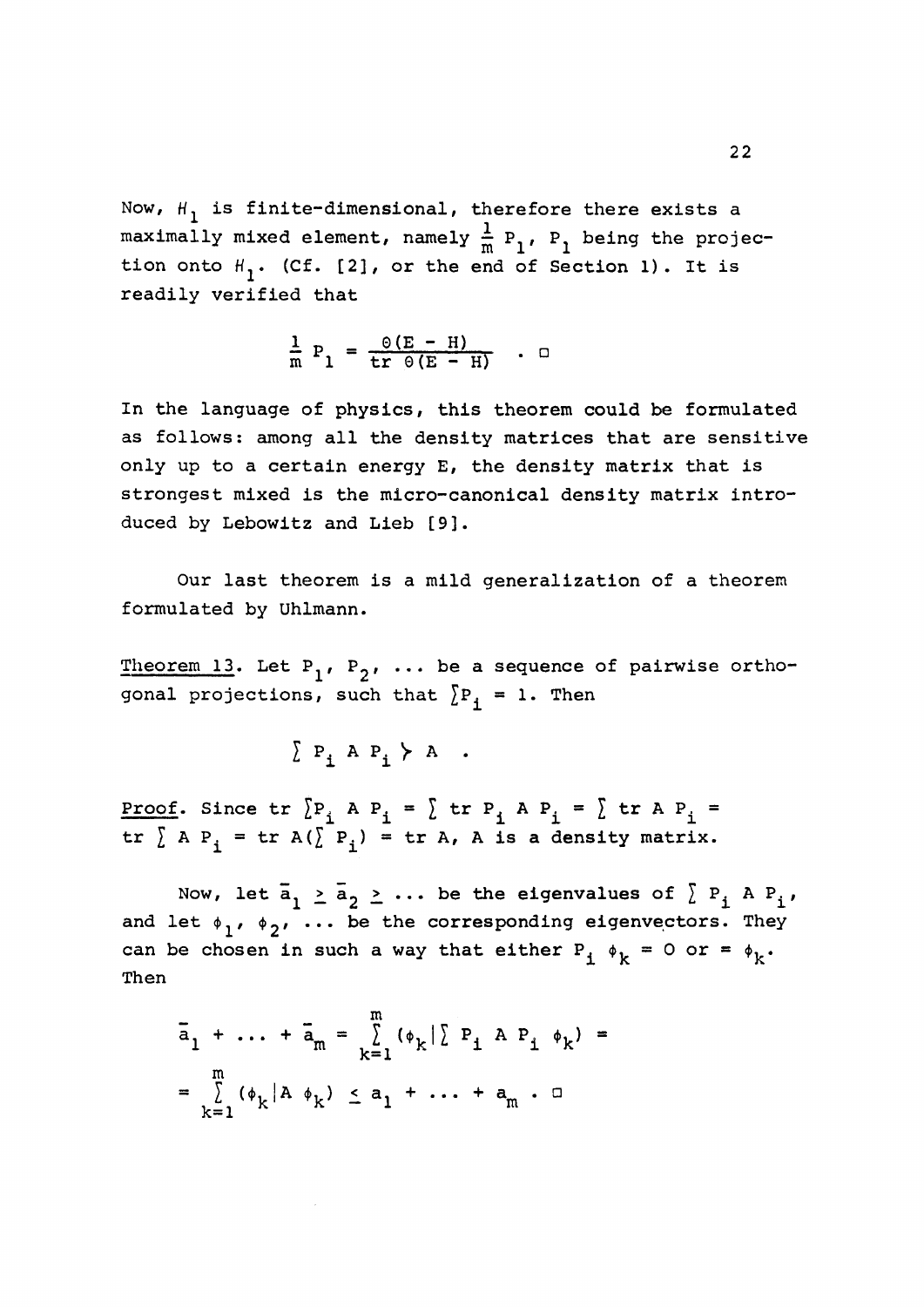### Acknowledgments

The author is indebted to Profs. P Hertel and W. Thirring for help and advices during the various stages of this work. He also acknowledges clarifying discussions with Dr. M. Ingleby.